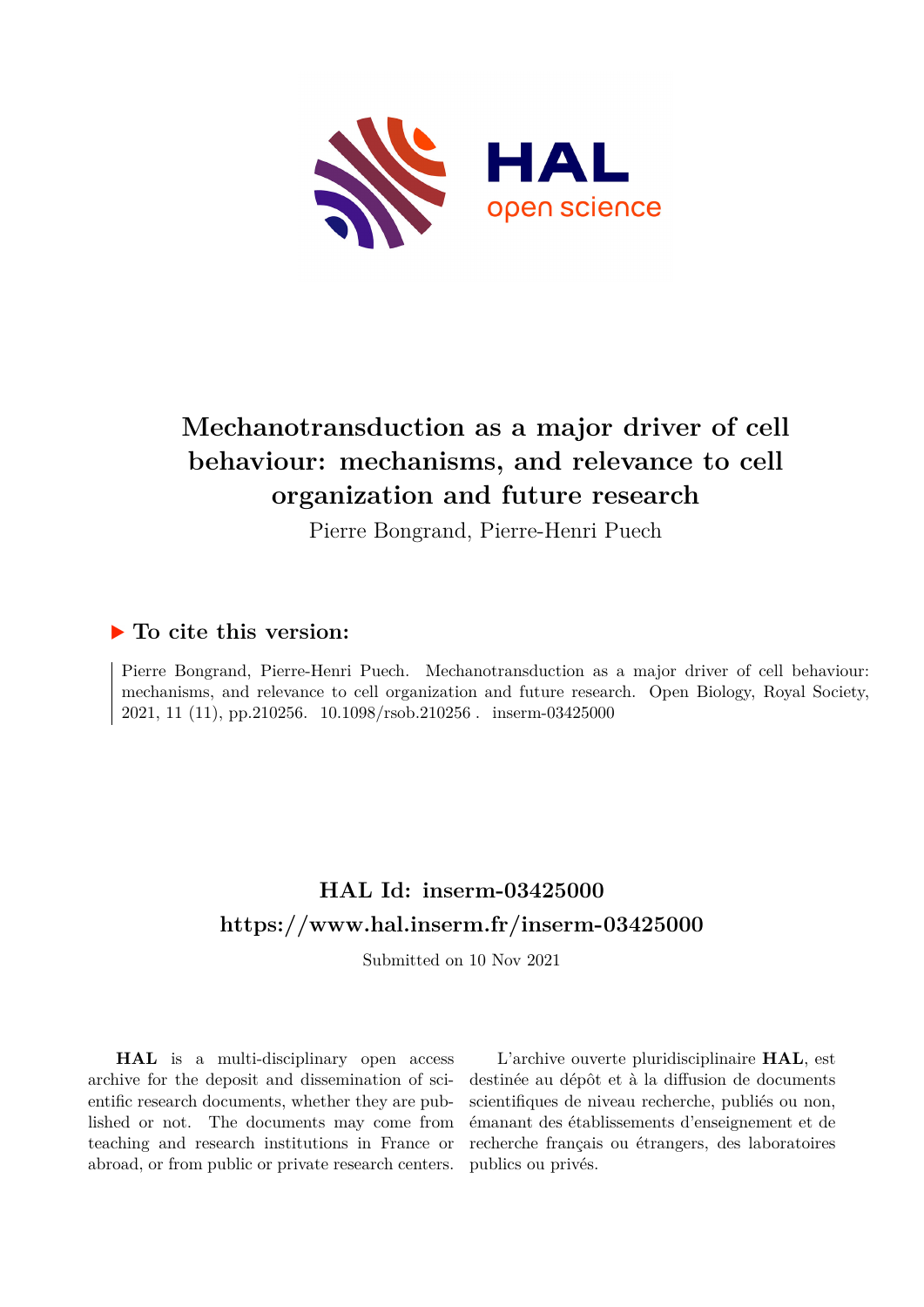# **OPEN BIOLOGY**

#### royalsocietypublishing.org/journal/rsob

Review



Cite this article: Puech P-H, Bongrand P. 2021 Mechanotransduction as a major driver of cell behaviour: mechanisms, and relevance to cell organization and future research. Open Biol. 11: 210256. https://doi.org/10.1098/rsob.210256

Received: 30 August 2021 Accepted: 18 October 2021

#### Subject Area:

cellular biology/biophysics/immunology

#### Keywords:

signalling, mechanics, cytoskeleton, biomolecular interactions, catch bonds, T lymphocyte activation

#### Authors for correspondence:

Pierre-Henri Puech e-mail: [pierre-henri.puech@inserm.fr](mailto:pierre-henri.puech@inserm.fr) Pierre Bongrand e-mail: [pierre.bongrand@inserm.fr](mailto:pierre.bongrand@inserm.fr)

# Mechanotransduction as a major driver of cell behaviour: mechanisms, and relevance to cell organization and future research

### Pierre-Henri Puech and Pierre Bongrand

Lab Adhesion and Inflammation (LAI), Inserm UMR 1067, CNRS UMR 7333, Aix-Marseille Université UM61, Marseille, France

P-HP, [0000-0002-8521-0685;](http://orcid.org/0000-0002-8521-0685) PB, [0000-0001-6185-6572](http://orcid.org/0000-0001-6185-6572)

How do cells process environmental cues to make decisions? This simple question is still generating much experimental and theoretical work, at the border of physics, chemistry and biology, with strong implications in medicine. The purpose of mechanobiology is to understand how biochemical and physical cues are turned into signals through mechanotransduction. Here, we review recent evidence showing that (i) mechanotransduction plays a major role in triggering signalling cascades following cell–neighbourhood interaction; (ii) the cell capacity to continually generate forces, and biomolecule properties to undergo conformational changes in response to piconewton forces, provide a molecular basis for understanding mechanotransduction; and (iii) mechanotransduction shapes the guidance cues retrieved by living cells and the information flow they generate. This includes the temporal and spatial properties of intracellular signalling cascades. In conclusion, it is suggested that the described concepts may provide guidelines to define experimentally accessible parameters to describe cell structure and dynamics, as a prerequisite to take advantage of recent progress in high-throughput data gathering, computer simulation and artificial intelligence, in order to build a workable, hopefully predictive, account of cell signalling networks.

### 1. Introduction: what is our goal?

Cells continually scan their environment to retrieve guiding cues and take decisions. For example, a cell moving on a solid substrate continually integrates physical and biochemical interactions to control its motion [1]. Also, cells may exert a combination of biochemical interactions and forces to fulfil their function. For example, cytotoxic T cells may use forces to enhance target killing [2] in addition to the local secretion of perforin and delivery of a death signal [3]. Thus, understanding cell function involves the following steps:

- Identify and precisely define the signals generated by cell interaction with the surrounding world. Importantly, these interactions are dependent on both cell structure and dynamics, in particular at the level of the membrane and of the cytoskeleton. They may be dependent on space and time in a complex way. A proper account of this complexity may be required to achieve a detailed description of these signals.
- Identify the sequence and magnitude of intracellular phenomena generated by these signals. During the last two decades, high-throughput methods yielded an enormous amount of data relative to the cell response to a number of stimuli, including formation of molecular complexes and scaffolds (such as so-called signalosomes), structural changes of biomolecules

© 2021 The Authors. Published by the Royal Society under the terms of the Creative Commons Attribution License<http://creativecommons.org/licenses/by/4.0/>, which permits unrestricted use, provided the original author and source are credited.

THE ROYAL SOCIETY PUBLISHING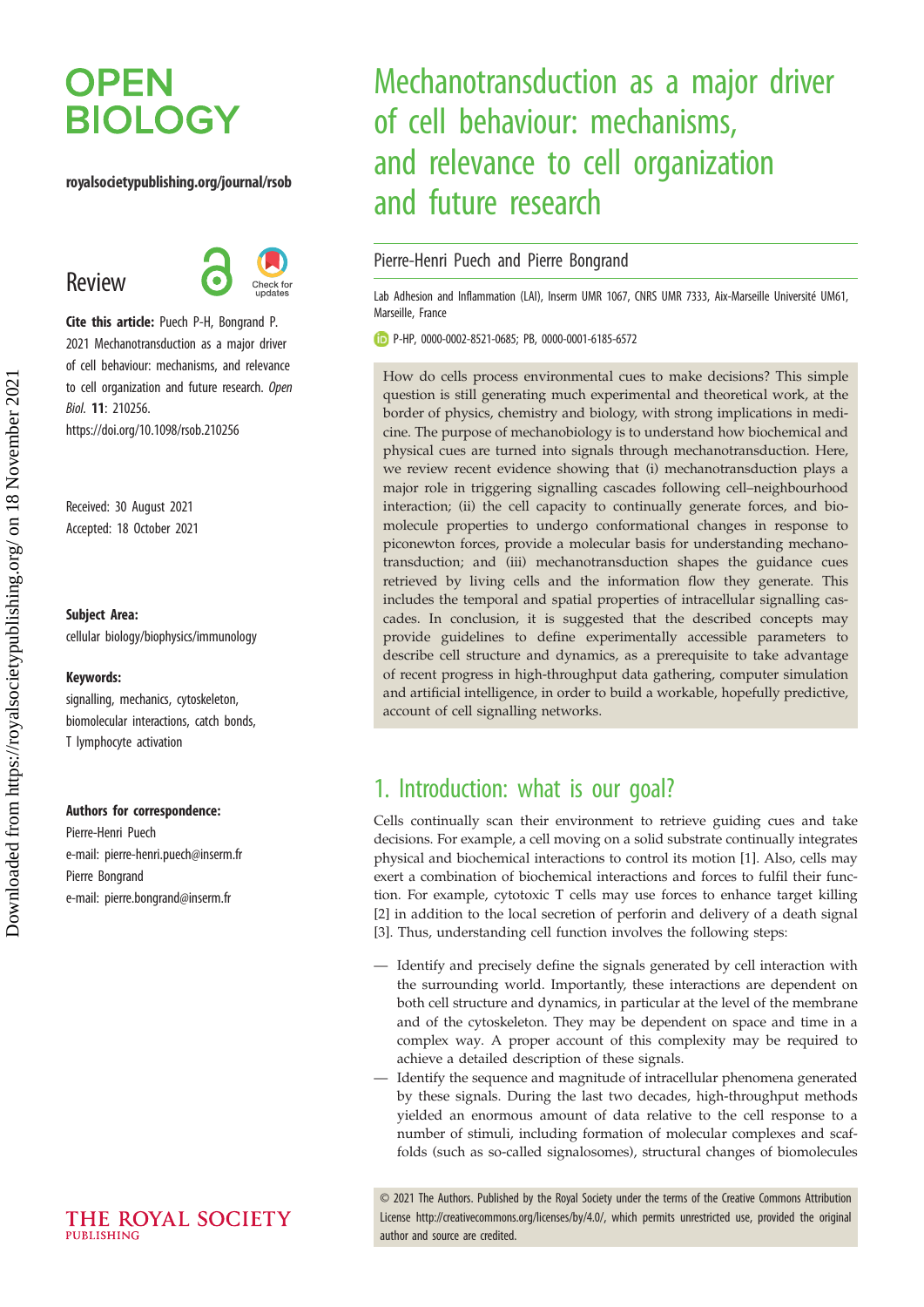(such as phosphorylation–dephosphorylation events), transmembrane or cytosolic ionic fluxes, and modulation of gene activity leading to differentiation and proliferation events [4–6].

— Build a complete, yet tractable, cell model to relate intracellular phenomena to cellular behaviour changes. While this is currently out of reach, this seems a conceivable long-term prospect in view of recent progress in computer simulation, artificial intelligence and extensive analysis of the response of cell signalling networks to triggering stimuli. However, three difficulties must be overcome beforehand: first, the quality of models is deeply dependent on the pertinence of quantitative parameters used to describe cell structure and function. Second, due to the complexity of cellular systems, available computer power may set a limitation on achievable goals. Finally, experimental data must be accurately fed into the model, which sets a strong need for sensitive and reliable measurements of well-defined quantitative, physical parameters. Such parameters may be from molecular to cellular scale, and their determination requires the combination of a wide range of experimental, numerical and theoretical approaches.

Here, we shall review recent evidence showing that (i) cell behaviour is often strongly influenced by the mechanical properties of their environment; (ii) a number of experiments showed that living cells continually generate and/or feel forces, which strongly influences the conformation of cell components, from the membrane to the proximal cytoskeleton and cytosolic compartments; and (iii) these forces may shape the sensitivity and rapidity of data processing by living cells. It is concluded that the already available wealth of knowledge should be used to select a manageable set of parameters in order to model cell behaviour with the help of recent progresses in quantitative and correlative data analysis including high-throughput data gathering, computer simulation and artificial intelligence.

## 2. Cell behaviour is strongly influenced by mechanical parameters

It is currently well accepted that cells detect and respond to countless signals and that communication between cells in multicellular organisms is mainly mediated by extracellular signal molecules [7] that interact with receptors mostly located on the cell membrane. It has long been felt that biochemical recognition of soluble mediators such as growth factors, hormones, cell surface-bound molecules such as cadherins, or components of extracellular matrices such as fibronectin or collagen, mediated the generation of the so-called 'second messengers' and influenced important events such as cell survival, proliferation, differentiation, shape changes or mediator release. Ligand–receptor binding was thus viewed as the decisive step. However, as acknowledged four decades ago, 'little was known about cell communication via the direct interaction of molecules bound to the outer surface of cells' ([8], p. 717). During the last two decades, an increasing body of experiments convincingly demonstrated that mechanical<sup>1</sup> parameters also play an important, sometimes crucial, role in the contact interaction between cells and surface-bound ligands. The following sections give several examples.

## 2.1. Cell survival may require binding to a surface and 2 be influenced by mechanical and geometrical parameters such as substratum stiffness, receptor binding strength and contact area

It has long been recognized that many cell types needed to adhere to solid surfaces to survive and to proliferate. The loss of this property, known as anchorage dependence, was considered a hallmark of transformation into cancer cells [13]. However, while underlying mechanisms were incompletely known, a reasonable view was that adhesion receptors such as integrins, which mediated cell binding to extracellular matrices, displayed conformational changes triggering intracellular signalling cascades upon ligand binding [14]. However, it was rapidly recognized that substratum stiffness strongly influenced the outcome of cell receptor interaction with bound ligands [15,16]. Thus, when renal cells were deposited on collagen-coated hydrogels with an elastic modulus<sup>2</sup> ranging between 0.2 kPa and 50 kPa, cell proliferation rate increased proportionally to the substrate stiffness [17]. However, tendon-derived stem cells deposited on gelatin hydrogels with a stiffness ranging between about 2 kPa and 25 kPa displayed more active growth on softer surfaces [18]. These results show that cells can, as a whole, sense global mechanical properties of their environment and react to it, and that this reaction may be highly dependent on cell type.

In other experiments, integrin ligands were bound to surfaces with breakable tethers of varying strength: it was found that cell adhesion and spreading required a minimal resistance of about 40 pN per link [19], thus supporting the hypothesis that forces were involved and needed at the cell–substrate interface to trigger cell spreading efficiently.

Finally, it was shown that the survival of adherent cells might require a minimal contact area [20], thus suggesting that cell shape might play a role in linking cell survival to mechanical phenomena [21].

### 2.2. Cell differentiation is dependent on substrate mechanical properties

It has long been shown that differentiation pathways followed by cells growing on surfaces were dependent on the surface structure [22]. However, while this phenomenon was ascribed to the nature of the biomolecules exposed by cell culture substrates, more recent evidence suggested that the substrate stiffness could also deeply influence cell differentiation. Thus, when human mesenchymal stem cells were cultured for several weeks on collagen-coated polyacrylamide gels of varying stiffness [23], cell differentiation pathway was dramatically dependent on substrate mechanical properties, leading to neurons on softer substrates (1 kPa), myoblasts on intermediate substrates (11 kPa) and osteoblasts on stiffer substrates (34 kPa). The importance of matrix stiffness was confirmed by other authors who studied the differentiation of mesenchymal stem cells into smooth muscle or chondrogenic cells in presence of TGF-β [24], osteoblastic or chondrogenic differentiation in the absence of stimuli [25] or adipogenic versus muscle differentiation [26].

In addition to mechanical properties, the geometrical patterning of the surfaces surrounding the cells may also influence their differentiation [27]. Since recent experiments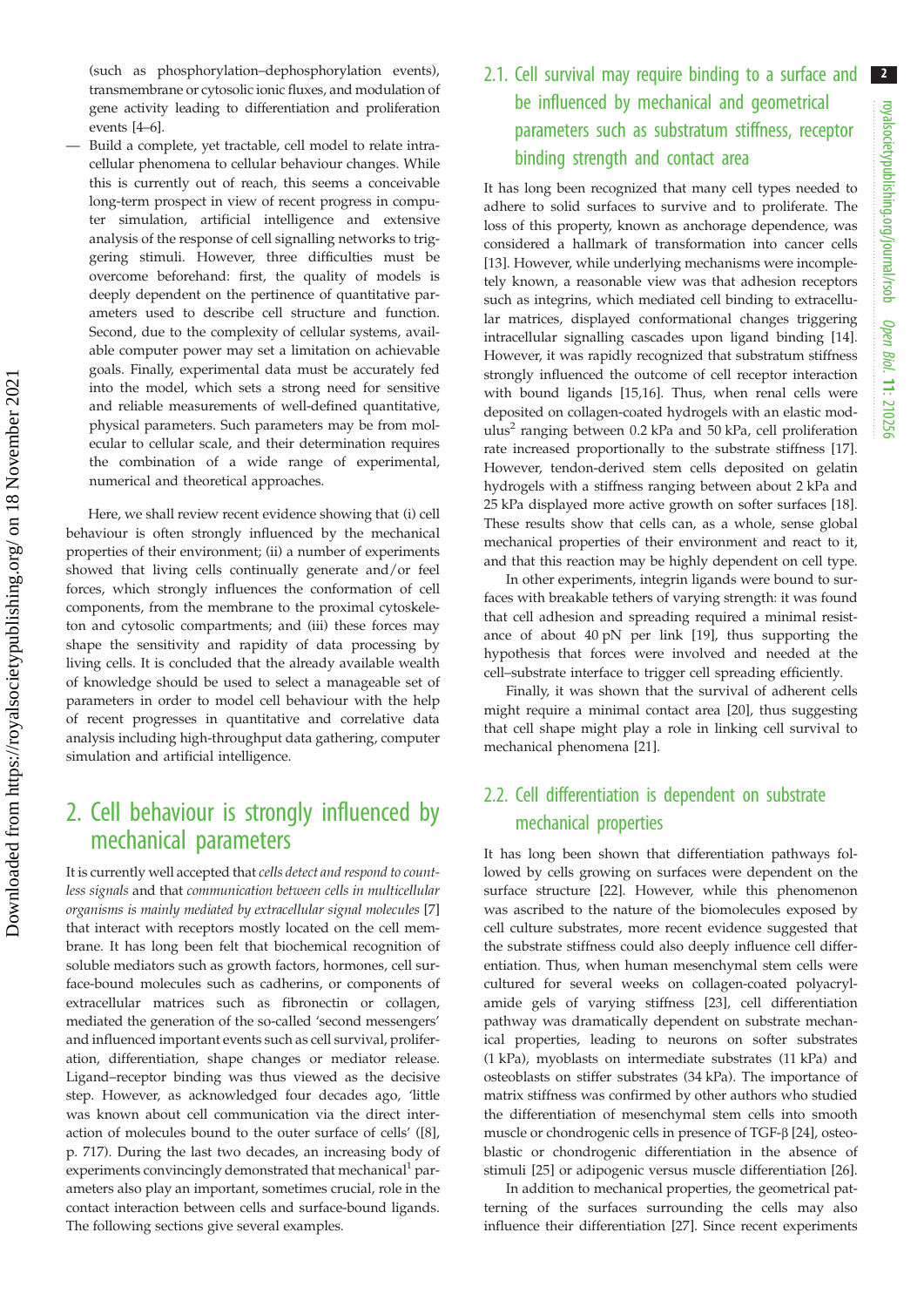showed that the mesoderm specification of human embryonic stem cells was co-regulated by tensile forces and morphogen gradients [28], it is important to emphasize that contact interactions may generate a complex combination of mechanical and geometrical stimuli, which may make the analysis of mechanical effects more difficult.

### 2.3. Cell migration on a surface may be driven by substrate mechanical properties as well as molecular patterns

Cell migration plays an essential role in development and immunity, as well as in the everyday life of uni- and pluricellular organisms. It has been well established that the migration of motile cells can be guided by chemical cues that may be bound to surfaces [29] or existing as gradients of soluble chemotactic substances [30]; this was felt to involve signals generated by the engagement of cell membrane receptors. Moreover, cells can also react to concentration gradients of adhesive molecules, sometimes in a rather non intuitive way [31]. However, more recently, it was found that substrate mechanical properties were also involved: when fibroblasts were made to migrate on collagen surfaces bound to polyacrylamide hydrogels of heterogeneous stiffness, they were found to accumulate on the stiffer region of the surfaces, a phenomenon that was dubbed durotaxis [32]. While these experiments were performed on separated cells, it was also shown that the speed and persistence of collective cell migration was increased when substrate stiffness was increased [33].

Interestingly, three-dimensional cell migration was well demonstrated to be influenced by environmental topography [34]. Also, it was recently reported that mechanotaxis could direct bacterial motility [35].

### 2.4. A particularly illustrative case: the implication of forces in antigen recognition by T lymphocytes

The detection of foreign antigens by T lymphocytes is a key and early step of the immune response. The cellular and molecular properties of this process are known in considerable detail, which makes it an excellent model to illustrate the mechanisms of cell control [6,36–38]. In addition, this model is well suited to a detailed study of the mechanisms of mechanotransduction, since detection is performed by individual cells, cell responses may be detected very rapidly, and forces play a prominent role in antigen discrimination. The basic principles may be briefly summarized as follows: a typical cell bears on its membrane major histocompatibility complex (MHC)-encoded molecules that expose oligopeptides (p) of about 10 amino acids in length that are randomly derived from the cleavage of intracellular proteins. Thus, only a few copies of a given pMHC complex may be displayed on the whole-cell membrane.<sup>3</sup> Note that specialized so-called antigen presenting cells (APCs) expose exogenous antigens derived from the intracellular degradation of endocytized material: as such, they act as professional antigen hunters and presenters to the T cells. Since a given T lymphocyte can recognize nearly a single foreign presented peptide, T lymphocytes specific for a given antigen are highly outnumbered by antigen-bearing cells. For an efficient read-out of the presented peptides, an essential requirement is that a T lymphocyte encountering an APC be able to scan nearly all exposed pMHCs within a sufficiently small amount of time. Indeed, as shown with intravital two-photon microscopy, the duration of a typical contact between a T cell and an APC in lymph nodes is of the order of a few minutes [39].

This process was studied in vitro by dropping T lymphocytes on artificial surfaces bearing specific ligands of T-cell receptors (TCRs). The detection of TCR ligands results in a sequence of detectable events including rise of intracellular calcium and tyrosine phosphorylations within 4 s [40], modification of membrane dynamics within 10 s [41], extensive cell spreading about 1 min after contact [42,43], production of membrane antigens or soluble mediators within hours, and proliferation within days. This set-up was used to investigate the influence of substrate stiffness on T lymphocyte response. When T lymphocytes were dropped on a substrate coated with a ligand of CD3, a T lymphocyte surface complex tightly associated to the TCR, the efficiency of adhesion and interleukin-2 secretion increased when the substrate elastic modulus was increased from 10 kPa to 200 kPa [44]. In other experiments, T cells were more efficiently induced to release interleukin-2 and proliferate on CD3-binding substrates of 100 kPa that on stiffer substrates of more than 2 MPa elastic modulus [45]. When the range of elasticities and substrate coating were extended, non-monotonic spreading of T cells was observed, suggesting a complex clutch-like molecular behaviour of ligand/receptor/cytoskeleton association [46]. Thus, while cell sensitivity to the stiffness of underlying surfaces supports the involvement of forces in cell function, a quantitative interpretation of experimental data is difficult, since forces generated by cells and membrane molecules exposed to forces are dependent on the receptor ligands exposed by surfaces as well as the mechanical properties of these surfaces. Also, different cell functions may display different force sensitivities [47].

### 2.5. Conclusion

It was well demonstrated during the last two decades that most aspects of cell function, including adhesion, spreading, metabolism, survival or proliferation are influenced by mechanical interactions with their environment. A first step before trying to make sense of available data and integrate them into a general description of cell function may consist of reviewing as quantitatively as possible a selected set of well-studied mechanisms that are likely to play a role in translating mechanical cues into behavioural events.

## 3. How can mechanical phenomena generate or influence signalling cascades?

The basic principle of cell behaviour was first formulated as a two-step process: 'Initially, an extracellular molecule binds to a specific receptor on a target cell … Subsequently, the receptor stimulates intracellular biochemical pathways leading to a cellular response' [48]. Presented like this, it may seem a very simple and easily understandable scheme; however, attempts at integrating the details of physical cues into this framework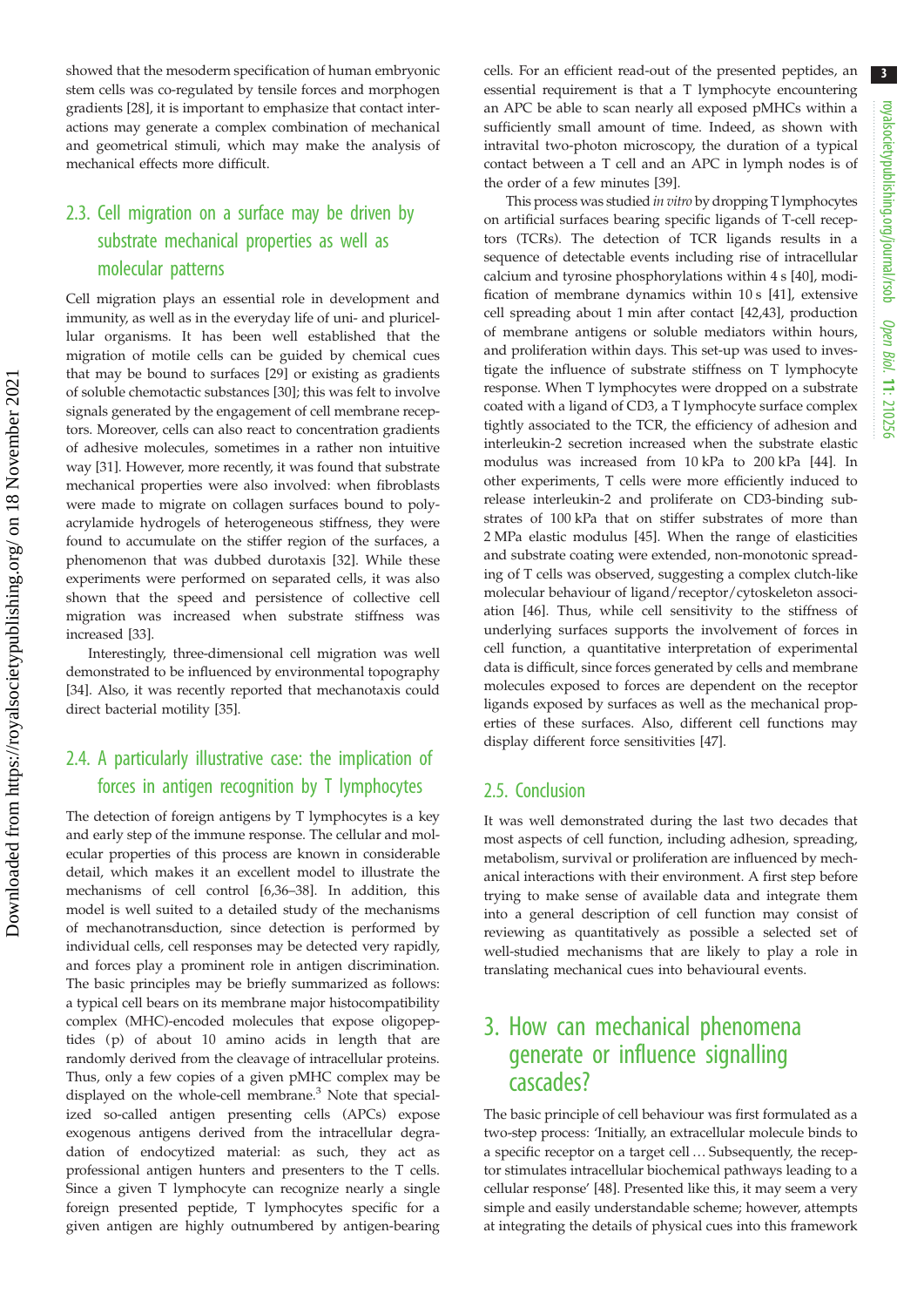royalsocietypublishing.org/journal/rsob Open Biol. 11: 210256

4

raised many difficulties. Here, we shall review basic cell events involved in the generation of these pathways in order to integrate the contribution and specificity of mechanical events with previously known cell processes.

### 3.1. Cell surface dynamics shape cell–matrix contacts

### 3.1.1. The surfaces of free cells continually display spontaneous undulations and are decorated by highly dynamic protrusions

Spontaneous movements of the cell membrane have long been observed and quantified in erythrocytes [49] and in many types of nucleated cells [50]. They generate contact and ensuing binding of membrane receptors to bound ligands. These movements may then generate pulling or pushing forces, acting on the ligand–receptor bonds and/or on the membrane. Therefore, a quantitative knowledge of cell surface dynamics is required to understand what is felt by receptors and membranes. We shall describe a few selected examples to provide a feeling for these phenomena. It may be noticed that most information is about isolated cells that are easier to monitor than cells embedded in a large assembly, in particular when shape analysis is necessary.

Several early reports revealed that many nucleated cells displayed continual undulations in the range of tens of nanometres and 1–10 Hz frequency [51–53], and it was likely that these movements might shape the outcome of the interactions between cells and their environment [54]. Moreover, the surface of many cells is dynamically studded with protrusions of diverse shape, such as lamellipodia, blebs, invadopodia, podosomes, filopodia or microvilli, which may preexist to any cell activation (e.g. microvilli on T cells) or be the consequence of an active process (e.g. the lamellipodia on migrating cells). A detailed discussion of the peculiarities of these protrusions would not fall into the scope of this review and we shall focus on filopodia or microvilli. They are long and thin extensions of about 0.1 µm diameter and widely varying length, from 0.5 µm microvilli as found on many lymphocytes [55] to long extensions of up to several tens of micrometres length [56]. Filopodia were defined as exploratory extensions of the cell membrane [57], and they have long been reported to guide neuron growth [56]. Interestingly, they were found to enclose high concentrations of signalling molecules [58] and membrane receptors such as TCRs were found to be concentrated on their tip [59]. Extending and retracting, moving laterally, they provide an ideal platform to probe cell environment, as a blind person would do using a stick while walking or a finger to investigate the surroundings for composition, texture and mechanics.

### 3.1.2. Cell protrusions such as microvilli may generate contacts of several seconds with presented surfaces

A few selected examples will be described to suggest an order of magnitude for the quantitative properties of shortterm cell contacts with their neighbourhood, in terms of space and time.

Interference reflection microscopy (IRM) was used to image the interaction between cells from the human monocytic THP-1 cell line and fibronectin-coated glass surfaces [53]: when cells were dropped on the surface, their underside appeared studded with highly mobile spot-like zones with transverse (vertical) motion of about 10 nm amplitude. Estimated lateral size was of the order of a micrometre but it could not be quantified accurately due to the rather low lateral resolution of IRM. Cells then spread and formed extensive contact areas with surfaces (of the order of  $10 \mu m^2$ ) during the minute following initial contact, and the contact area displayed oscillations with a typical period of 5–10 s.

Total internal reflection fluorescence microscopy (TIRF) was used to image the interaction between human blood T lymphocytes and surfaces [41]. Cells were labelled with a fluorescent hydrophobic probe to visualize the plasma membrane. When cells were dropped on non-adhesive surfaces, contacts appeared as transient spots of about  $0.2 \mu m^2$  area and an average lifetime of approximately 9 s. If surfaces were coated with a non-activating ligand of T cells, the average duration of these contacts increased to approximately 30 s. If however surfaces were coated with activating antibodies, contacts lasted only approximately 13 s, while robust cell spreading was triggered in the following minutes. These results suggest that T lymphocytes examined surfaces by forming sequential contacts of a few second duration. The same order of magnitude was obtained by a separate group [60]. The analysis suggested that adhesive forces slowed the retraction process and specific stimuli could superimpose an active reaction on this retraction.

Further along these lines, it was attempted to obtain information on the dynamics of membranes in apparent contact with surfaces by quantitative processing of TIRF images [61]. It was concluded that the contacts were mediated by tips of microvilli, which could display fluctuations of about 60 nm amplitude and subsecond period. However, these figures must be considered with caution, since the data processing required some rather strong assumptions, and it must be reminded that membranes are somewhat fuzzy three-dimensional objects, the boundary of which is not clear-cut at the nanometre scale.

### 3.1.3. Cell protrusions generate forces in the tens of piconewton range

A number of experimental set-ups provided estimates of an order of magnitude for the forces generated on the surface of motile cells. We shall give some examples.

It was reported that a very low hydrodynamic force of the order of 1 pN  $\mu$ m<sup>-1</sup> could stall the leading edge of fish keratocytes [62]. It was calculated that this was lower than the force required to induce buckling of actin microfilaments, which is consistent with the hypothesis that cells sensed the resisting force and indeed decided to stop.

Neurons were made to contact poorly adhesive microspheres maintained with optical tweezers: as a response, they generated pushing forces of 1–3 pN within 30 ms after contact [63]. Similarly, filopodia of HeLa Cells were brought in contact with adhesive microbeads maintained with optical tweezers: they generated traction forces of the order of 10 pN, depending on the molecules exposed on the microbead surface [64].

Filopodia from a macrophage cell line were reported to retract with a maximum velocity of 600  $\text{nm s}^{-1}$  and resist forces of the order of 20 pN; further, the pulling velocity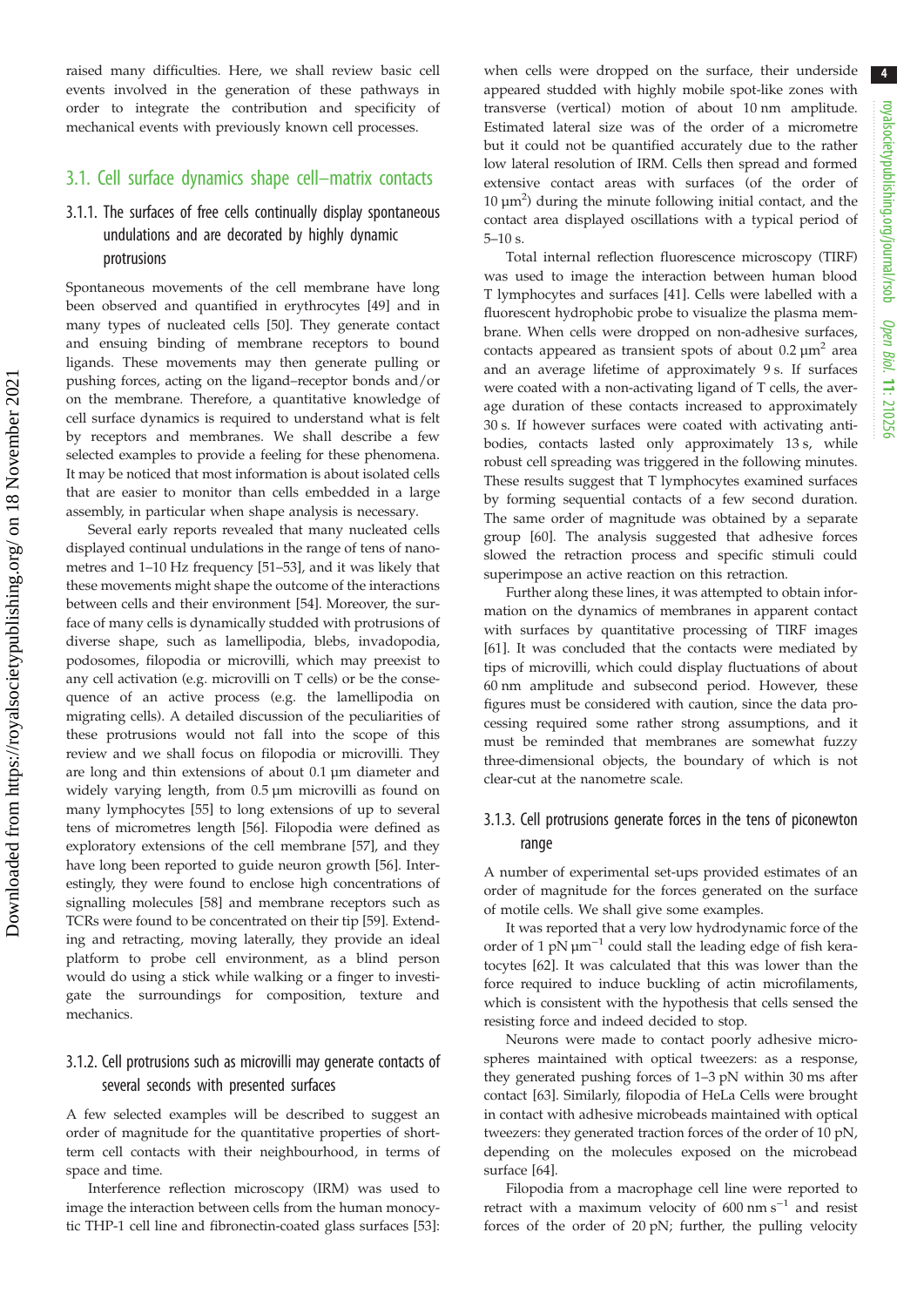was strongly influenced by applied forces [65]. Thus, the kinetics of cell membrane deformation are also quantitatively influenced by forces applied on cells [66].

When individual T lymphocytes were manoeuvered into contact with activating (CD3/CD28-coated) microbeads, using a BFP [67] to allow force monitoring, they generated pushing (approx. 0.2 pN s<sup>-1</sup>) and pulling (approx. 2 pN s<sup>-1</sup>) forces after a delay of about 1 min [68], consistent with the kinetics of large cytosolic calcium increase often used as an efficient activation reporter [69]. Moreover, human blood T lymphocytes were reported to generate forces of the order of 100 pN on nanopillars of 1 µm diameter after stimulation with CD3 and/or CD28 antibodies [70].

All these examples are consistent with the following picture: small protrusions on the cell membrane continually fluctuate with an amplitude of the order of 10 nm, and generate forces of the order of 10 pN (retraction forces may be substantially higher than pushing forces [71]). The displacement velocity of the tip of these protrusions might be of the order of several hundreds of nm s<sup>-1</sup>. Such light and rapid touches provide an efficient mechanism for spatial scanning of the surface and analysis of its composition and mechanics. However, it is important to emphasize that this simple view is strongly dependent on the time scale of observation. This is very clearly illustrated by an early report on force generation by neurones interacting with microspheres controlled with optical tweezers [72]. As clearly stated by the authors, and evidenced by the power spectrum they provided: 'the force/velocity relationship might be flat when force and velocity were averaged over 3–5 s, on a finer time scale, random occurrence of fast growth and subsecond retraction became predominent'.

### 3.2. How membrane receptors generate signals: differences between soluble and surface-bound **ligands**

#### 3.2.1. Cell response to soluble mediators

We shall give a very brief and, as such, incomplete summary of some features that will be contrasted with the outcome of contact-based interactions: cells may indeed use membrane receptors to detect soluble ligands such as hormones. Two main, non-exclusive, mechanisms were shown to trigger intracellular events following receptor–ligand interaction.

Conformational changes as a primary event: G protein coupled receptors (GPCRs) are a prominent example as well as one of the largest protein superfamilies [73]. They share a common structure with seven transmembrane domains. Ligand binding to their extracellular part results in a conformational change that will make them interact with intracellular heterotrimeric G proteins ( $G\alpha\beta\gamma$ ). This event will subsequently activate a number of biochemical pathways [7]. A well-known example is the activation of an adenylate cyclase, resulting in the production of cAMP and protein kinase activation. While these phenomena were initially described as linear sequences of reactions from ligand recognition to second-messenger production, they are now viewed as highly complex signalling networks. It may be noticed that this mechanism is based on an exquisite adaptation of the structure and conformation dynamics of interacting molecules. The difficulty of achieving this matching at the molecular level may explain why this basic mechanism was reused in many circumstances during evolution, thus accounting for the high number of GPCR types.

Clustering as a primary event: receptor tyrosine kinases (RTKs) mediate the cell response to many mediators such as growth factors. The cytoplasmic side of these membraneembedded receptors bears a tyrosine kinase site; ligand binding will trigger a receptor dimerization, allowing a kinase domain to phosphorylate a target domain on the other chain. This triggering mechanism seems less demanding on the ligand–receptor match than conformation-based triggering, and in many cases the simple clustering of receptors with antibodies was found to efficiently activate a signalling pathways. In this regard, T lymphocytes are a representative example: the intracellular part of the TCR–CD3 complex is associated with tyrosine kinases such as p56lck. Receptor clustering will allow this kinase to phosphorylate-specific binding sites called ITAMs (immune receptor tyrosineassociated motives). Phosphorylated ITAMs will then act as docking sites for molecules bearing SH2 domains, rapidly inducing the formation of extensive protein scaffolds (socalled signalosomes) and eventually resulting in T-cell proper activation [37]. The detailed consequences of this fairly general mechanisms will be discussed below. Note that the importance of multimerization is well illustrated by the long known finding that T lymphocytes could be activated by multivalent, but not by monovalent engagement of TCRs by soluble ligands, as revealed by cytosolic calcium increase or medium acidification [74].

### 3.2.2. Specific mechanisms of cell activation by contact interactions

Both aforementioned mechanisms of cell stimulation may operate during contact interactions of a cell with a solid surface. In addition, the clustering mechanism may be enhanced by the proximity of several receptor–ligands pairs on a surface encountered by a cell. However, it must be emphasized that quantitative differences are expected (and have been experimentally demonstrated) between the so-called threedimensional interactions (involving at least one freely diffusing molecule) and two-dimensional interactions involving two surface-bound molecular partners [75]. Under twodimensional conditions, the binding efficiency is dependent on the flexibility of linkage between binding domains and surfaces, as well as movement and deformation, which control the distance between the surfaces, and consequently the duration of ligand–receptor interaction and the forces exerted on receptors.

Force application on cell membrane components can generate signalling events through conformation changes. It has been well demonstrated that the application of forces to the cell surface can generate signals. An aspiration force of a few hundreds of piconewtons applied with a micropipette on cells from a leukocyte line was shown to generate a local calcium rise within 10 s, and a subsequent cytoskeletal rearrangement [76]. A stress of 1.8 pN  $\mu$ m<sup>-2</sup> applied on focal adhesions with magnetic beads triggered Src kinase activation at remote sites of muscle cells within less than one second [77]. Again, T lymphocyte activation provides another striking example. Signalling events could be triggered by subjecting the TCR to mechanical forces. Thus, when optical tweezers were used to apply forces on microbeads bound to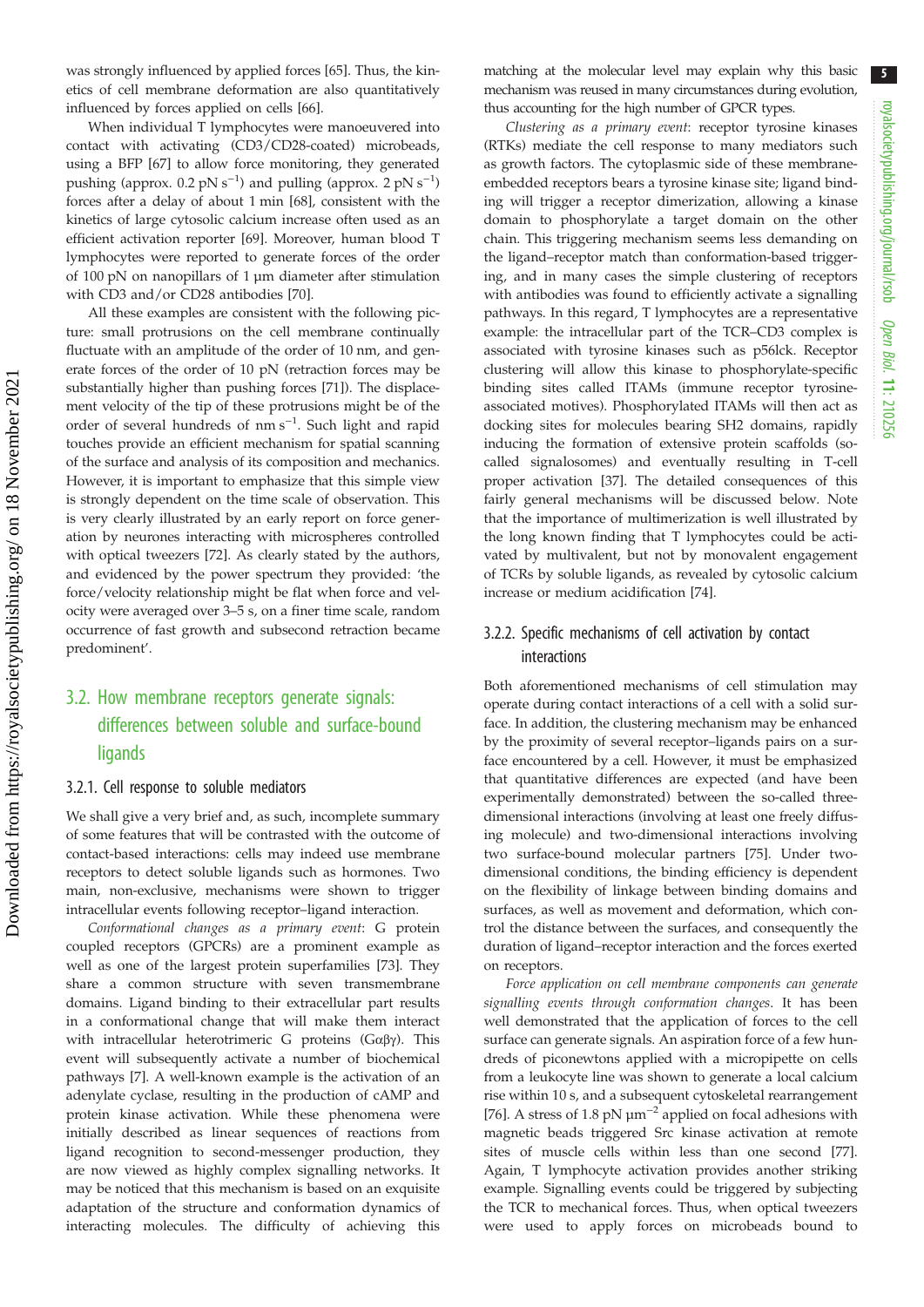T lymphocyte receptors with antibodies binding to different TCR parts, it was found that a force of the order of 50 pN could trigger a rise of intracellular calcium, which is often used as a reporter of T-cell activation. Interestingly, this rise was triggered by a tangential, but not by a normal force, which was indicative of a definite spatial, molecular anisotropy of the phenomenon, consistent with the shearing that may occur during APC scanning by lymphocytes [78]. A similar calcium rise was obtained by applying forces with hydrodynamic flow on T cells bound to surfaces through their TCR [79]. More information was obtained in a later series of experiments [69] using a so-called biomembrane force probe (BFP) [67]. Two micropipettes were used to bring into contact a T lymphocyte and a pMHC-coated microbead bound to a red cell. The red cell, subjected to a controlled aspiration pressure, acted as a tunable, very soft spring allowing to derive the force applied on the bead from the displacement with nearly piconewton sensitivity. The T cell was thus subjected to a series of contact and retraction events which stopped at a prescribed force (a method known as 'force clamping'), thus applying a constant force to the pMHC-bound TCRs until the bond rupture, and allowing to measure bond lifetime under a given level of force. Intracellular calcium rises were simultaneously recorded with a fluorescent probe. It was concluded that the probability of appearance of calcium rises, viewed as reporters of initial cell activation, was essentially correlated with the total time during periods of 60 s during which the TCR was subjected to a traction force level of 10 pN.

A general mechanism for force-induced signalling may be the force-induced conformation change of specific proteins resulting in the exposure of cryptic docking sites for scaffold and/or signalling proteins. Thus, forces as low as 2 pNs applied on talin, a focal adhesion molecule known to be activated by vinculin, exposed binding sites for vinculin [80]. Interestingly, the structural changes induced by forces on talin may be exquisitely dependent on the kinetics of force application, and talin was suggested to act as a mechanical filter that might discriminate between noise and specific signals [81]. Similarly, structural studies suggested that forces could alter the TCR conformation, resulting in a loosening of the interaction of TCR-associated CD3ζ chain and the hydrophobic part of the plasma membrane, thus exposing phophorylable tyrosines to intracellular kinases [82]. Also, the mechanical stretching of detergent-insoluble cytoskeleton structures was shown to induce the binding of a number of proteins such as paxillin or focal adhesion kinase [83]. Thus, there is no doubt that the actomyosin machinery plays an important role in force generation and signalling at the cell– substrate interface. A proteomic study led to the isolation of 905 focal adhesion proteins, 459 of which changed in abundance with myosin II inhibition [84]. Myosin-generated forces could therefore influence the composition of molecular scaffold by influencing the exposure of docking sites, as indicated above, and by acting on molecular interactions [85].

It is important to understand the mechanisms which are potentially involved in the influence of forces on biomolecule interactions; this will be discussed below. A simple thermodynamic argument may support the conclusion that forces of a few pN can significantly alter protein conformation. Integrins are a prominent example of allosteric signalling machines [14]. They may display active and inactive conformations with a major displacement (of the order of 10 nm) of the extracellular domain. A force of 10 pN applied on an integrin may thus generate an energy difference of 100 pN.nm between both conformations, which is 25-fold higher than  $k_BT^4$  the 'energy unit' of thermal fluctuations (see above note). Thus, forces generated by cells at interfaces can strongly affect molecular interactions, and hence generate information flow through the formation of molecular assemblies. However, the molecular details of these phenomena have not yet been elucidated despite technical advances, because of their complexity, due to the involvement of hundreds of molecular species at a contact site, a complexity that also increases with the contact duration, since more molecules are gathered or structures formed as the cell actively adapts to stimulation.

Another important mechanism of force-induced signalling involves mechanosensitive membrane-embedded ionic channels [86–88]. Thus, Piezo2 was shown to regulate RhoA and cytoskeletal response through calcium entry [89]. A pressure of 100 Pa was sufficient to induce a shift of Dictyostelium to blebmediated rather than lamellipodial movement [90]. Piezo1 was also implicated in T-cell activation as recently reviewed [91].

Cell–surface contacts may generate signalling cascades by changing the local composition and/or organization of membraneassociated molecules. It has long been shown that the local composition of cell membranes at interfaces could be different from the bulk membrane composition. This may be explained theoretically [92] and representative examples are the interface between phagocytes and their preys [93], antibody-bearing RBL cells and antigen-bearing vesicles [94], or cytotoxic lymphocytes and their targets [95]. An important mechanism is the steric segregation of molecules with bulky extracellular domains from the close contact regions when surfaces are connected with fairly short adhesion molecules. Thus, CD43 [96] and CD45 [97] are leukocyte membrane molecules with extracellular domains of about 40 nm size, and they were early reported to be excluded from surfaces connected with antibodies [96] or TCR–pMHC links [97]. Interestingly, CD45 bears a phosphatase domain, and CD45 exclusion was found, under certain conditions, to be sufficient to trigger lymphocyte T activation, as a consequence of a displacement of the kinase/phosphatase balance [98,99]. Finally, a close correlation between CD45 exclusion and T-cell activation at interfaces was recently demonstrated experimentally [100]. Two points must be added: first, this intuitively appealing mechanism was suggested theoretically and dubbed as the kinetic segregation model [101,102]. It was also shown experimentally that signalling could be impaired when the sorting out of bulky molecules was prevented by replacing native adhesion molecules with engineered molecular linkers of increased length [103,104]. Second, as often occurs in the domain of cell biology, this may not be the whole story since the sorting out of molecules such as CD43 [105] or CD45 [106] may involve active cell phenomena other than mere steric exclusion. Also, it must be emphasized that topographical reorganization of cell membrane molecules such as integrins have long been shown to influence cell function [107].

### 3.3. Local cues drive cell shape, which influences signal processing

While aforementioned data amply demonstrated that contact interactions could strongly influence signalling through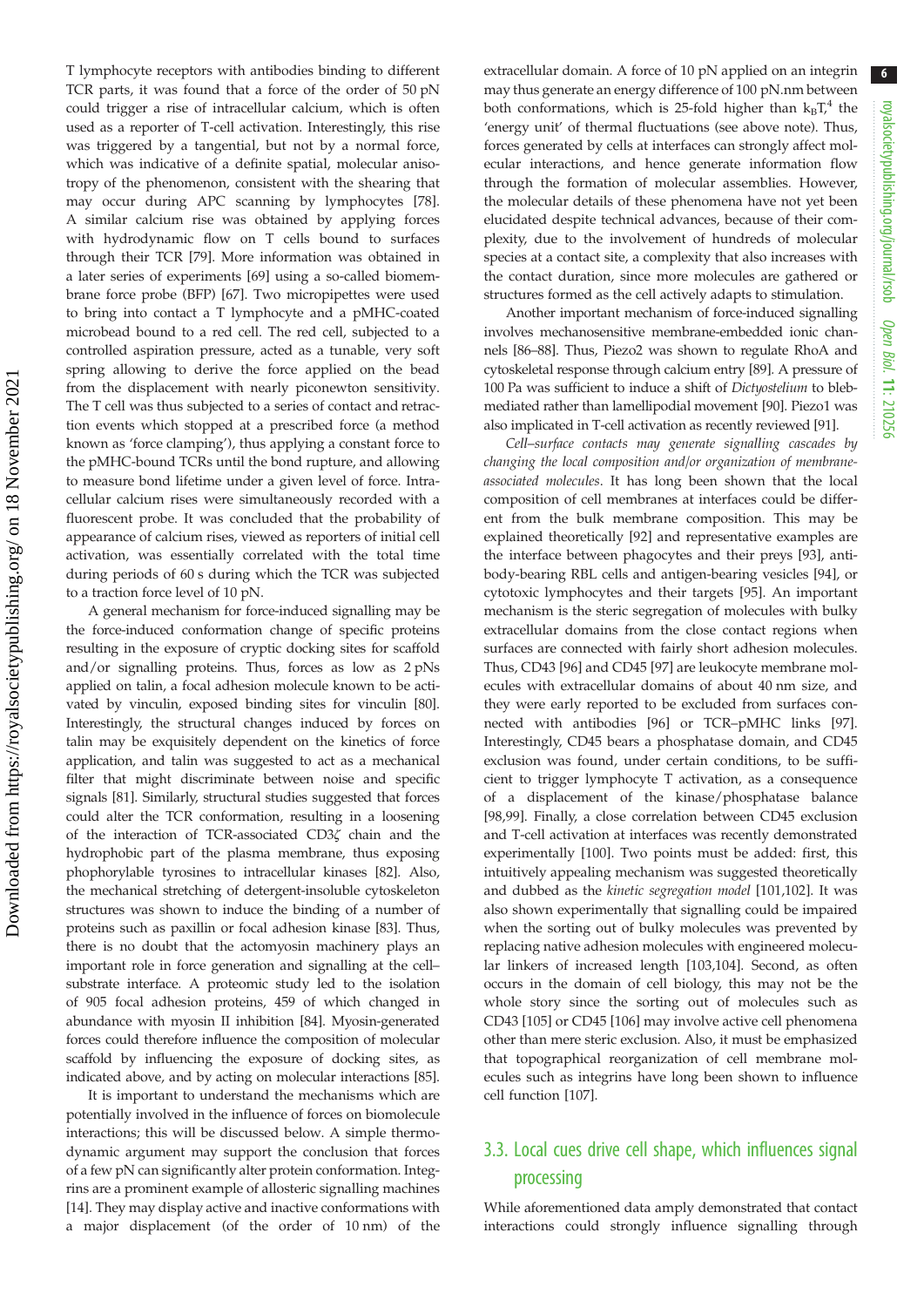mechanical processes, many experiments suggest that this could be achieved in an indirect way through a modulation of membrane curvature and cell shape. Thus, while cell adhesion and spreading are strongly influenced by forces, the ensuing deformations may then strongly influence signalling. Thus, when the adhesiveness of the surfaces was modulated by tuning non-specific physical–chemical properties or the surface density of integrin ligands, it was found that the effect of cell adhesion on cell survival and proliferation was tightly correlated with the induced cell flattening [21,108]. Also, when capillary endothelial cells were deposited on surfaces bearing adhesive patches of varying size and topography, the modulation of cell shape as a consequence of adhesion and spreading was similarly correlated with growth and survival [20]. The shape of a migrating T cell might render it more sensitive to activation cues at its front than at its back, a way to maximize its efficiency in patrolling the body [9,109].

Several theoretical attempts were made in order to provide an explanation for these experimental findings [110–112]. The basic idea was that cell geometry should influence the encounter rate between membrane and cytosolic molecules, with a subsequent alteration of the phosphorylation–dephosphorylation balance, which is thought to play a major role in cell function. Also, cell shape changes and symmetry breaking are often involved in active processes. Thus, the polarization of immune cells towards their targets may play a key role in antigen detection or lethal hit delivery [113].

### 3.4. Conclusion

Mechanical interactions between cells and their environment superimpose the consequences of receptor engagement that have been extensively studied with soluble ligands such as hormones, growth factors or chemotactic substances, and specific mechanisms such as force generation or topographical rearrangement of membrane components.

We shall now review the consequences of these specific mechanisms concerning cell capacity to adapt their responses to an enormous variety of extracellular cues.

# 4. How do intercellular contact interactions shape information retrieval and processing?

Cells detect and respond to countless signals ([7], p. 813). As will be shown in this section, numerous examples suggest that mechanical signals may allow a more efficient spatial and temporal control of extracellular cues, and as a consequence a more efficient discrimination between multiple stimuli at cell/substrate contacts, than soluble mediators.

This may be an essential requirement for cell function due to the following three reasons. First, interactomic studies have well shown that a given protein can interact and react with multiple ligands. As an example, a single integrin such as  $\alpha_M\beta_2$ , the major receptor primarily expressed on phagocytic leukocytes, was shown to react with many tens of unrelated ligands [114]. As will be discussed below, contact interaction may facilitate ligand discrimination. Second, mechanical stimulation may improve the information flow that is needed by cells to adapt their behaviour [115] and allow more rapid response to stimulation [77]. Third, mechanical interactions might yield more accurate topographical information (e.g. localization) than stimulation of cell membrane receptors with soluble ligands.

We shall now describe selected data demonstrating the importance of force intensity, kinetic accuracy and topographical information that are provided by mechanical signals.

### 4.1. Forces can enhance the cell capacity to discriminate different receptor ligands

TCR-mediated antigen recognition provides a well-studied model of the capacity of forces to enhance ligand discrimination. As mentioned above, T lymphocyte function relies on the cell capacity to recognize within seconds a few or even a single pMHC [116] embedded on a membrane bearing tens of thousands of quite similar molecules [36,38]. While a number of crystallographic studies did not disclose any reproducible conformation change of the TCR that would be due to ligand binding and might explain signalling specificity [117,118], many experimental studies supported the hypothesis [119] that the discrimination efficacy of antigen recognition might be correlated with the physical properties of the TCR–pMHC interaction, more precisely the interaction affinity and lifetime, Indeed, many authors reported a good correlation between the interaction properties of TCR and pMHC as measured with surface plasmon resonance in models including an soluble and a surface-bound reagent and subsequent efficiency of the lymphocyte activation (e.g. interleukin 2 secretion or cell multiplication) [119–122]. More recently, a clever enhancement of TCR–pMHC interaction by addition of a 'sticky' peptide was shown to convert a nonstimulatory TCR ligand into a stimulatory one [123]. However, some discrepancies remained unexplained [124], and a theoretical analysis made it clear that it was difficult to understand how recognition sensitivity, specificity and speed could be simultaneously achieved [125]. Indeed, the spontaneous release of a soluble pMHC from a bond made with a TCR is a random event and it may be easily shown that a single lifetime measurement cannot convey sufficiently accurate information on the average lifetime of a given TCR–pMHC interaction [38,126]. However, it was soon recognized that this apparent paradox could be raised by accounting for the occurrence of forces applied in vivo on TCR–pMHC bonds. Indeed, the correlation between the bond lifetime and pMHC activation potency was found to be better when experiments were made with surface-bound molecules in presence of forces within the 10 pN range (in flow chambers or BFP experiments) than with soluble molecules in absence of force (e.g. in SPR experiments) [69,127–129]. Also, it was shown theoretically that the application of forces on TCR–pMHC interactions could strongly enhance discrimination by making bond lifetime determination more rapid and more informative [130]. It would clearly be an attractive hypothesis that force-related, possibly small, conformation changes might expose docking sites and trigger biochemical cascades. However, to date this hypothesis has not yet been supported by experimental evidence obtained with X-ray crystallography [117] or cryoelectron microscopy [118], and force-induced structural changes were only related to the binding/ unbinding process itself [128,131].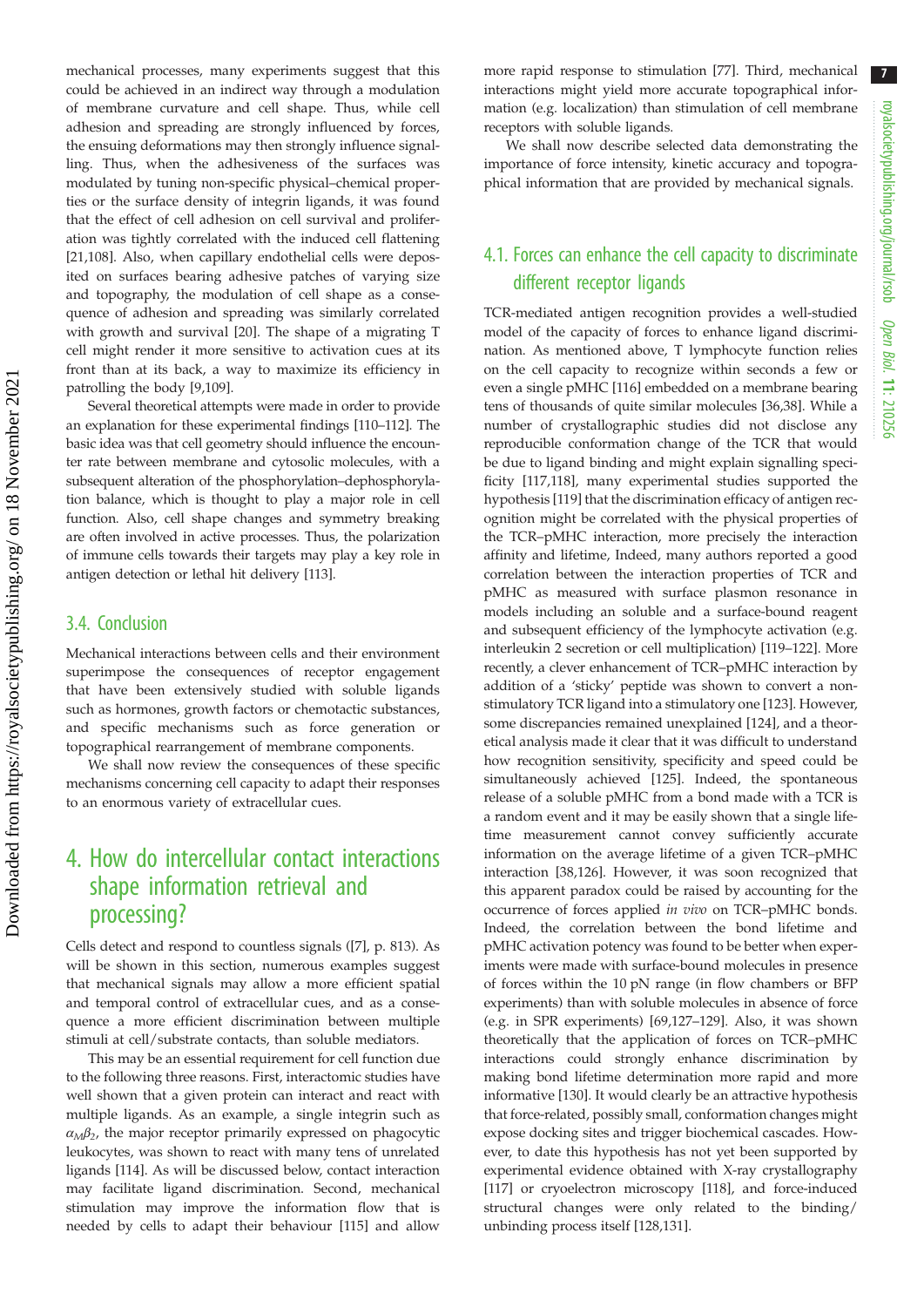Similarly, B lymphocytes were found to use forces to gather and extract antigens from surfaces [132]. This mechanism was considered to contribute affinity discrimination [132–134] and may constitute a common building block in the mechanisms that leucocytes use to probe the state of the cells they meet and perform, as a consequence, their action.

### 4.2. Mechanical interactions can trigger cell response with ultrashort delay

It is well known that diffusion sets a limitation on the rate of bond formation between soluble molecules [135]. Also, as mentioned earlier, release of a soluble ligand is a random phenomenon, leading statistically to wide variations of the lifetime of individual bonds. However, the encounter of surface-bound ligands and receptors is mainly driven by the motion of surfaces bearing these molecules. As indicated above, there is experimental evidence that cell surfaces continually exhibit nanometre-scale displacements and generate piconewton forces with subsecond period [54,61,72]. Rapidly undulating surfaces might thus generate multiple subsecond contacts in order to achieve a rapid analysis of exposed ligands and behave accordingly. This might involve rapid and transient binding events that were evidenced when ligand–receptor interactions began being studying at the single bond level [136]. Thus, the evidence of ultrashort subsecond binding events between cadherin molecules led to the suggestion that these events might play a role in the subsecond cell adaptation to their environment [137].

In addition, there is now a substantial body of experimental evidence demonstrating the capacity of mechanical interactions to trigger cell response with subsecond delay, here are some examples:

A key step of inflammation is the adhesion of flowing leukocytes to activated endothelial cells in blood capillary vessels. This requires subsecond activation of leukocyte integrins, which was found to be triggered by surface-bound, not soluble chemokines [138].

Magnetic tweezers were used to apply forces on integrin receptors of human airway muscle cells [77]: this resulted in subsecond (less than 0.3 s) Src kinase activation in cell regions distant from the stimulation point, while conventional cell activation with soluble epidermal growth factor did not activate Src even after a 12 s delay. The authors concluded that rapid signal transduction was a unique feature of mechanotransduction.

Muscle cells were subjected to uniaxial loading, through integrin receptors, with a parallel-plate chamber. They were found to adapt force generation to changes of environment stiffness within less than 0.1 s [139].

#### 4.2.1. Conclusion

Following contact interactions, forces can be applied to cell surface receptors with high temporal accuracy and trigger cell responses within seconds. It must be emphasized that this temporal accuracy may be important in view of the growing evidence that the information flow generated by intracellular signals is often finely encoded [140], which means that both the time dependence and amplitude of a signal may convey important pieces of information [141]. This encoding might involve feedback loops of the signalling network and precise characteristics of extracellular stimuli.

### 4.3. Mechanical interactions may be one (and arguably the most efficient) means of providing localization and topographical information

Adequate cell function may require topographical information. Chemotaxis is a prominent example that appeared early in evolution. Bacteria may need to use a concentration gradient to move towards a needed resource. Blood leukocytes may need to move towards foreign or damaged particles that must be ingested.

As will be argued below, while cells may draw topographical information from biochemical cues, mechanical transduction is certainly more efficient to achieve this goal: indeed, bacteria were shown to use repeated determination of chemoattractant concentration to move along a chemical gradient. The basic principle consists of using random directional change (so-called tumbling) at repeated intervals. Receptors are used to measure local chemoattractant concentration at regular intervals. The tumbling frequency increases if the chemoattractant concentration measure decreases. Neutrophils are endowed with a much more elaborate mechanism: they were shown to detect a chemoattractant concentration difference of only 1% between their sides, and then to start moving accordingly [31]. The physical limitations of these processes may be easily understood: the binding of a ligand to a cell receptor is a random event, and many measurements are required for the cell to relate the receptor occupancy to the local ligand concentration, which requires a substantial time to somehow 'average' the information or at least allow it to overcome a given level of environmental noise. By contrast, when a membrane receptor of a moving cell encounters a surface-bound ligand, a decision may occur rapidly if not immediately. Thus, a T lymphocyte crawling on a surface may display an immediate stop after encountering its cognate antigen [142].

It may be noticed that the rapidity of cell decision is dependent on the rapidity of intracellular information flow as well as the delay required to locally generate a required piece of information such as the local ligand concentration. In this respect, mechanical transmission of information may be more efficient than the diffusion of signalling molecules such as second messengers or specifically phosphorylated proteins. Interestingly, the two mechanisms are not exclusive. Large scale analysis of interaction maps led to the conclusion that the network of signalling proteins is intimately linked to the cytoskeleton [143], pointing toward nodes of convergence of these two ways of passing the information within the cell.

### 4.3.1. Conclusion

Contact interactions and mechanotransduction have been shown to convey more information to cells than previously studied mechanisms based on soluble mediators. This information is produced more rapidly and can be transmitted more rapidly within cells. Living cells were shown to take advantage of this performance during information processing. As will be shown below, these features must then be turned into suitable quantitative biophysical parameters in order to improve our understanding of cell function and help us build predictive models of cell behaviour.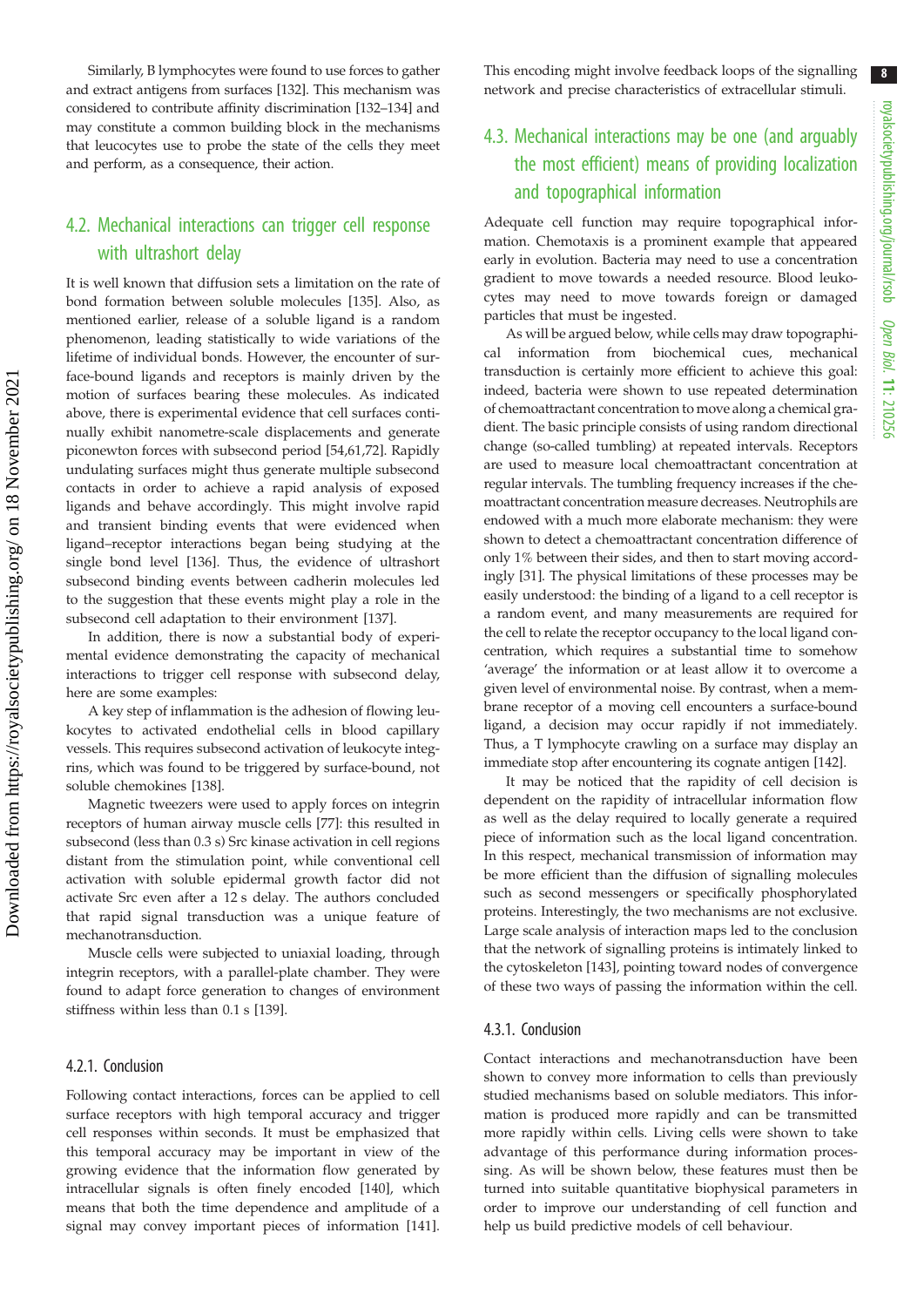### 5. The road ahead

The ultimate goal of cell biologists may well be to achieve a quantitative account of cell function ([7], p. vii) in order to predict the behaviour of cells from their initial state and extracellular signals. In addition, they certainly expect to understand how this cell-scale behaviour is related to the details of cell components at a smaller (e.g. amino acids if not atomic) scale: as stated by Eugene Wigner, a Nobel Prize-winning theoretical physicist, 'it is nice to know that a computer can understand the problem, but we would like to understand it too' [144]. How can we proceed?

The outstanding advances of molecular dynamics and the so-called artificial intelligence [145,146] exemplify the power of computer simulation in life sciences. It is now feasible to predict the behaviour of a protein by simulating the dynamics of as much as 100 000 atoms during periods of time sufficiently long to mimic folding and ligand–receptor association.<sup>5</sup> However, despite previous attempts [147], it does not yet seem feasible to apply this approach to complete, complex cellular systems for three reasons. First, the complexity of these systems is so high that an exhaustive simulation would require a computer power that is not currently available and that might remain insufficient for many decades [148]. Second, even if it was possible to simulate a cellular system, even the most powerful experimental tools currently available would be insufficient to precisely determine and quantify a set of parameters accounting for the initial state [5,6], which may be fluctuating in time even if the cell is in its resting state. Third, the amount of information yielded by such a simulation would require special tools that remain to be established in order to be interpreted [149].

As a consequence, an efficient research strategy suggested by the example of molecular dynamics might consist of achieving a coarse-grained description of cell state and behaviour, starting from a refined set of quantitative parameters sufficiently exhaustive, precisely determined and tractable to take advantage of currently available simulation and measurement tools. We shall now describe two points that should be examined in order to incorporate forces in models of cell function and achieve such a description.

### 5.1. How can we define a minimal set of quantitative parameters to account for ligand–receptor interactions and their modulation by forces?

'Virtually all proteins function by interacting specifically with other molecules' [150]. A suitable description of protein– biomolecule interaction is thus an essential requirement to understand cell function. We shall illustrate this statement by describing the progressive refinement of parameters used to describe this phenomenon as a requirement to understand experimental data.

As was stated in Nature three decades ago [151], 'the concept of affinity has long dominated most biological thinking about complex biological reactions even although it was relevant only at equilibrium'. This crucial point is often forgotten. Moreover this conceptual framework was found insufficient when key experiments allowed to elucidate the basic mechanisms of inflammation [152,153]. Blood leukocytes flow in post-capillary venules with a velocity of order of millimetres per second and a wall shear rate of order of hundreds per second.<sup>6</sup> Local activation of endothelial cells by an inflammatory stimulus makes them bind to flowing leukocytes, resulting in a 100-fold velocity decrease and a jerking motion called rolling, followed by a complete arrest and subsequent transmigration across the endothelium. The contact duration between free leukocytes and endothelial cell receptors is less than 0.1 ms before rolling, and less than 10 ms during the rolling phase. The rolling phenomenon was reproduced experimentally in a flow chamber by driving neutrophils along a surface coated with selectin molecules [153]. Definitive arrest was obtained by adding ICAM-1, a ligand of cell integrins, on the chamber floor. The authors concluded that 'kinetic considerations are essential, since a high on-rate is necessary for efficient interaction of rapidly flowing cells with a substrate, and both rapid on-rate and rapid off-rate are required for rolling' [153]. This is the reason why it was recognized that the affinity constant could no longer account for all experimental data [151]. This conclusion emphasized the need for experimental determination of the rates of bond formation and rupture between surface-attached molecules. It also soon appeared necessary to assess the influence of forces that were quite high in this experimental situation.

Flow chambers were thus used to study the interaction kinetics of receptor-bearing cells or particles and ligandcoated walls at the single bond level. It was rapidly found that selectins could form short-lived bonds with an off-rate of the order of 1 per second [154,155]. However, this could not be the whole story since it was rapidly reported that even molecules known to induce stable bonds such as antibodies [136], integrins [156] and even the streptavidin– biotin couple [157], a paradigm of a strong binding couple, also generated transient attachments with an off-rate of the order of 1 per second. The two-parameter simplistic framework including an off-rate and an on-rate was therefore found insufficient.

A key parameter that was largely ignored in aforementioned data is the effect of force on bond lifetime. Indeed, it may be estimated that a bond connecting a leukocyte to a wall in presence of a flow with a shear rate of a magnitude similar to that occurring in blood vessels is subjected to a pulling force of several hundreds of piconewtons [136]. A complete description of leukocyte–endothelium interaction in blood should thus account for the effects of forces on bond lifetime. An empirical formula had been early suggested on a theoretical basis by George Bell [158] to relate the off-rate  $k_{off}$ of a bond subjected to a pulling force F:

$$
k_{\text{off}}(F) = k_{\text{off}}(0) \exp\left(\frac{F}{F^{\circ}}\right). \tag{5.1}
$$

Parameter  $F^{\circ}$  was interpreted as  $k_BT/a$ , where  $k_B$  is Boltzmann's constant,  $T$  the absolute temperature and  $a$  the distance between the bound state of the ligand and the energy wall resisting detachment. This empirical formula was called Bell's law, and was found to give a satisfactory account of selectin–ligand bonds [159]. Unfortunately, other reports showed that a three-parameter framework, including the bond formation, dissociation rates and Bell's parameter, was, again, insufficient to account for many experimental data for several reasons.

First, as already found on soluble molecules [160], bond formation and rupture between surface-bound receptors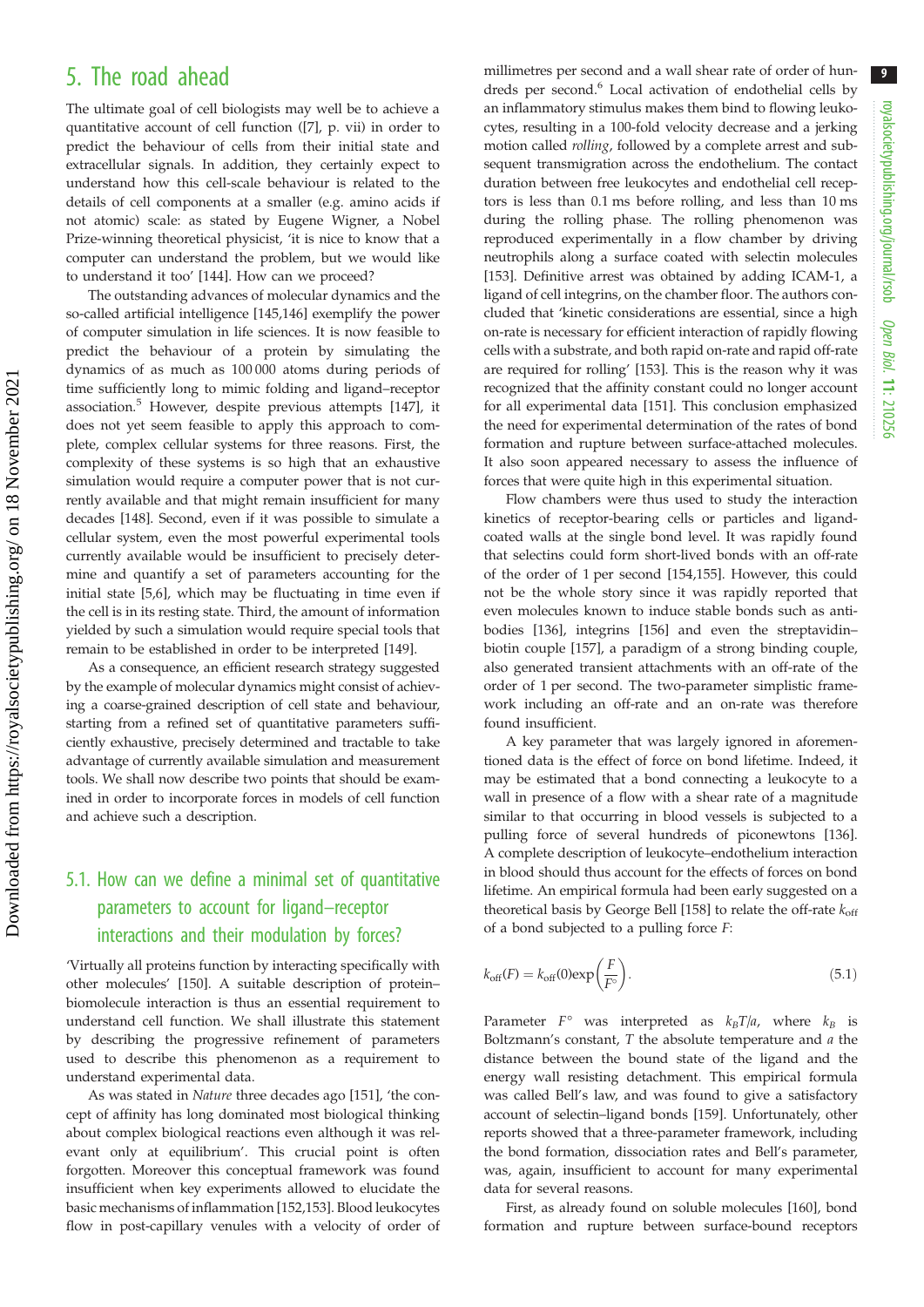and ligands appeared to be a multiphasic phenomenon involving numerous transitions across several, potentially sequential, energy barriers [67,136]. The number of detected barriers might increase in proportion with the resolving power of experimental methods, resulting in a dramatic increase of the number of parameters required to give an accurate description of molecular interactions.<sup>7</sup> It was suggested to model (i) reaction paths as rugged lines, following a previous suggestion by Zwanzig [161] and (ii) the passage of multiple barriers during bond formation and dissociation as a diffusion process. Recently, the probability  $P(t)$ that a molecular encounter of (short) duration  $t$  would lead to bond formation was thus found to vary as  $\text{erfc}[(t_0/t)^{1/2}]$  [162]. This result could be described qualitatively by concluding that bond formation between two encountering molecules might require a minimal contact time  $t_0$ . It gave a satisfactory description of the rate of bond formation between ICAM-1 and an anti-ICAM-1 monoclonal antibody [162,163] and also of the interaction between a TCR and several related pMHCs [138]. The minimal time was found to be of the order of a few milliseconds, which may seem fairly long at molecular scales, but represents a rather intermediate time scale for early recognition at cellular scale.

The concept of a rugged energy landscape as a model for the initial interaction between a receptor and a ligand could also be used to raise what was considered as a paradox, i.e. the finding that the lifetime of a bond appeared dependent on its full history [164,165]. It was suggested to describe this phenomenon as a time dependent bond strengthening that could be added and described by a single parameter, a, yielding the following empirical law for the dissociation rate at time  $t$  of a bond formed at time  $0$  [166]:

$$
k_{\text{off}}(F,t) = \frac{k_{\text{off}}(F,t=0)}{1 + at}.
$$
\n(5.2)

This formula yields a simple form for bond survival at time  $t$ , and if gave a satisfactory account of antigen–antibody bonds [166,167].

A second reason is that, while an obvious consequence of Bell's law is that a pulling force should decrease bond lifetime, it was found that the lifetime of some bonds could be increased when they were subjected to a small pulling force [168–170]. These bonds were dubbed catch bonds, following a previous theoretical suggestion from Micah Dembo et al. [171]. The initial reports were an incentive to look for a catch-bond behaviour in other ligand–receptor couples, and it was found that a force of the order of 10 pN could substantially increase the lifetime of bonds involving selectins [170], actin [172], cadherins [173], TCR–pMHC [69] or notch receptor [174]. The authors of these reports emphasized the mechanistic importance of this catch-bond phenomenon and concluded that these mechanisms should be considered to account for cell function. Interestingly, it was found that the catch-bond behaviour displayed by an antibody could be described quantitatively with equation (5.2) by assuming a linear force dependence of the bond strengthening parameter [167]. However, the catch-bond nature of TCR/ pMHC bond is difficult to fully ascribe to a purely structural feature of the molecules, as suggested by structural studies [128], since it was not always observed when the bond was studied under cell-free conditions [129], and it was reported to depend on intracellular kinase activity [175].

#### 5.1.1. Conclusion

It has now been well demonstrated that the interaction between biomolecules and their ligands at interfaces is a complex and potentially multistep process, the characteristics of which strongly influence cell behaviour. While molecular dynamics can be used to achieve a detailed description of these interactions [131], there is an obvious need for a quantitative description of the behaviour of ligand–receptor couples with a tractable number of reliable and quantitative parameters. This exemplifies the need to describe the molecular properties of cell component with parameters allowing the further connection of atomic-scale phenomena to the behaviour of whole cells. The examples described in this section clearly demonstrated that forces play an important role in influencing molecular interactions that are the basis of cell function.

### 5.2. How can we describe cell states with a proper account of forces?

The concept of cell state is always involved, either implicitly or explicitly, in any analysis of cell function: (a) a cell decision is a transition from an initial to a final state, (b) a signal is supposed to influence cell state, (c) the emergence of any intracellular biochemical cascade is clearly a state change. Therefore, a brief discussion of basic concepts seemed useful in a review of the influence of mechanotransduction on cell function.

Two main methods have been repeatedly used to visualize cell structure and dynamics. Cell state may be viewed as a point in a multidimensional energy-like landscape [176,177]. However, the most frequently used method of summarizing extensive datasets and visualizing cell dynamics probably consists of using graph theory [178] and viewing the signalling machinery as a network with a set of components (nodes) connected (or not) by links called edges which may represent interactions such as binding, activation or inhibition. This procedure was used to represent integrin function [179], protein expression (proteome), phosphorylation [5] and protein interactions (interactome) [6] during T lymphocyte activation. Inspection of the graph may reveal remarkable motives, or subnets that may be hypothesized to fulfil a specific function. A subnet may then be replaced with a node to obtain a simpler representation. This may be called a module [180] that is supposed to function in a relatively independent way, which makes the overall structure more robust, and may allow some reuse of modules (similarly to object oriented computer programming!). This representation can be completed by a definition of the node state (e.g. active or inactive, phosphorylated or not) in order to model the network dynamics [181].

The evidence we summarized here clearly demonstrates that forces may strongly shape the networks currently used to represent cell function, since they are now known to influence molecular interactions that were viewed in particular as reporters of T lymphocyte activation [6]. Forces have been shown to have the capacity to change molecular conformation that may be a basis of the selectivity of phosphorylations [182] that are considered as key components of cell control [5,183]. Finally, forces are known to influence the evolution of cell shape, which in turn has long been shown to influence cell function [108,110].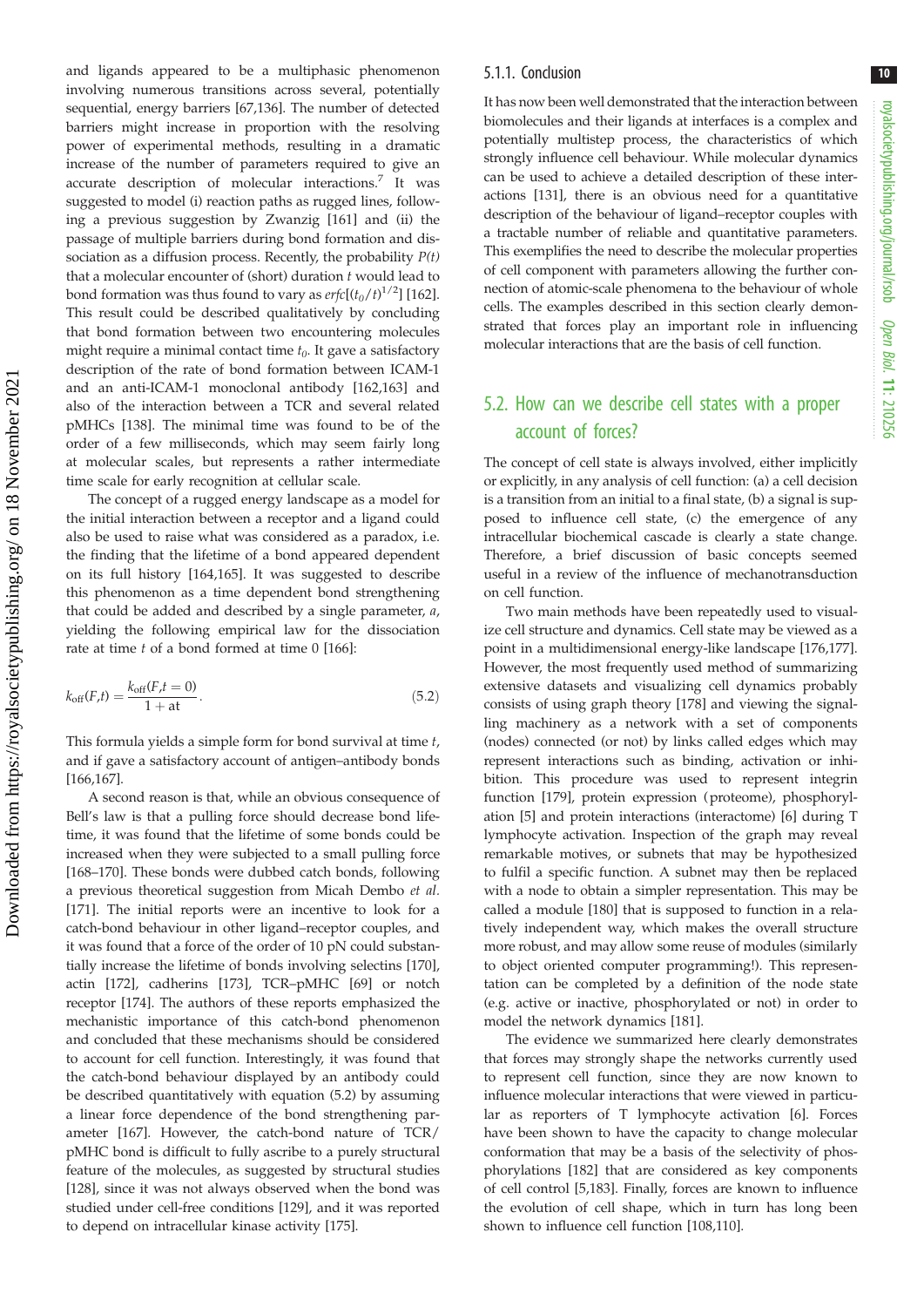# 6. General conclusion

Evidence accumulated during the last two decades unambiguously demonstrated that forces play a major role in cell function. It is now known that forces in the order of 1–10 piconewtons with time scales of milliseconds to seconds, and displacements from nanometres to micrometres, are continually generated by cells and their environment. These forces can substantially alter protein conformation and interactions, thus triggering signalling cascades and cell decisions that may be quantitatively modulated by force intensity, kinetics and localization. The current challenge is now to incorporate the wealth of available data into a tractable picture of cell structure and dynamics in order to reach at the same time a fundamental understanding of cell behaviour and a capacity to predict responses to given stimuli.

Data accessibility. This article does not contain any additional data. Authors' contributions. P.-H.P. and P.B. wrote and discussed the paper. Competing interests. We declare we have no competing interests. Funding. We received no funding for this study.

## **Endnotes**

<sup>1</sup>While this review was essentially focused on the effects of forces on cell behaviour, it was found relevant to mention briefly some specific

# **References**

Downloaded from https://royalsocietypublishing.org/ on 18 November 2021

Downloaded from https://royalsocietypublishing.org/ on 18 November 2021

- 1. Valignat M-P, Nègre P, Cadra S, Lellouch AC, Gallet F, Hénon S, Theodoly O. 2014 Lymphocytes can selfsteer passively with wind vane uropods. Nat. Com. 5, 5213. ([doi:10.1038/ncomms6213](http://dx.doi.org/10.1038/ncomms6213))
- 2. Basu R et al. 2016 Cytotoxic T cells use mechanical force to potentiate target cell killing. Cell 165, 1–11. ([doi:10.1016/j.cell.2016.01.021](http://dx.doi.org/10.1016/j.cell.2016.01.021))
- 3. Kägi D, Vignaux F, Ledermann B, Bürki K, Depraetere V, Nagata S, Hengartner H, Golstein P. 1994 Fas and Perforin pathways as major mechanisms of T cell-mediated cytotoxicity. Science 265, 528–530. ([doi:10.1126/science.7518614\)](http://dx.doi.org/10.1126/science.7518614)
- 4. Calvano SE et al. 2005 A network-based analysis of systemic inflammation in humans. Nature 437. 1032–1037. [\(doi:10.1038/nature03985](http://dx.doi.org/10.1038/nature03985))
- 5. Tan H et al. 2017 Integrative proteomics and phosphoproteomics profiling reveals dynamic signaling networks and bioenergetics pathways underlying T cell activation. Immunity 46, 488–503. [\(doi:10.1016/j.immuni.2017.02.010](http://dx.doi.org/10.1016/j.immuni.2017.02.010))
- 6. Voisinne G et al. 2019 Quantitative interactomics in primary T cells unveils TCR signal diversification extent and dynamics. Nat. Immunol. 20, 1530–1541. [\(doi:10.1038/s41590-019-0489-8\)](http://dx.doi.org/10.1038/s41590-019-0489-8)
- 7. Alberts B, Johnson A, Lewis J, Morgan D, Raff M, Roberts K, Walter P. 2015 Molecular biology of the cell, 6th edn. New York, NY: Garland.
- 8. Alberts B, Bray D, Lewis J, Raff M, Roberts K, Watson JD. 1983. Molecular biology of the cell, 1st edn. New York, NY: Garland.
- 9. Negulescu PA, Krasieva TB, Khan A, Kerschbaum HH, Cahalan MD. 1996 Polarity of T cell shape,

motility and sensitivity to antigen. Immunity 4, 421–430. ([doi:10.1016/S1074-7613\(00\)80409-4\)](http://dx.doi.org/10.1016/S1074-7613(00)80409-4)

- 10. Mescher MF. 1992 Surface contact requirements for activation of cytotoxic T lymphocytes. J. Immunol. 149, 2402–2405.
- 11. Richards DM, Endres RG. 2016 Target shape dependence in a simple model of receptormediated endocytosis and phagocytosis. Proc. Natl Acad. Sci. USA 113, 6113–6118. ([doi:10.1073/pnas.](http://dx.doi.org/10.1073/pnas.1521974113) [1521974113\)](http://dx.doi.org/10.1073/pnas.1521974113)
- 12. Athirasala A, Hirsch N, Buxboim A. 2017. Nuclear mechanotransduction: sensing the force from within. Curr. Opin. Cell Biol. 46, 119–127. ([doi:10.](http://dx.doi.org/10.1016/j.ceb.2017.04.004) [1016/j.ceb.2017.04.004\)](http://dx.doi.org/10.1016/j.ceb.2017.04.004)
- 13. Assoian RK. 1997 Anchorage-dependent cell cycle progression. J. Cell. Biol. 136, 1–4. ([doi:10.1083/jcb.](http://dx.doi.org/10.1083/jcb.136.1.1) [136.1.1](http://dx.doi.org/10.1083/jcb.136.1.1))
- 14. Hynes RO. 2002 Integrins: bidirectional allosteric signaling machines. Cell 110, 673-787. ([doi:10.](http://dx.doi.org/10.1016/S0092-8674(02)00971-6) [1016/S0092-8674\(02\)00971-6](http://dx.doi.org/10.1016/S0092-8674(02)00971-6))
- 15. Geiger B, Spatz JP, Bershadscky AD. 2009 Environmental sensing through focal adhesion. Nat. Rev. Mol. Cell Biol. 10, 21–33. [\(doi:10.1038/](http://dx.doi.org/10.1038/nrm2593) [nrm2593\)](http://dx.doi.org/10.1038/nrm2593)
- 16. Hoffman BD, Grashoff C, Schwartz MA. 2011 Dynamic molecular processes mediate cellular mechanotransduction. Nature 475, 316–323. [\(doi:10.1038/nature10316](http://dx.doi.org/10.1038/nature10316))
- 17. Melica ME, La Regina G, Parri M, Peired AJ, Romagnani P, Lasagni L. 2019. Substrate stiffness modulates renal progenitor cell properties via a ROCK-mediated mechanotransduction

mechanism. Cells 8, 1561. [\(doi:10.3390/](http://dx.doi.org/10.3390/cells8121561) [cells8121561](http://dx.doi.org/10.3390/cells8121561))

- 18. Liu C, Luo J-W, Liang T, Lin L-X, Luo Z-P, Zhuang Y-Q, Sun Y-L. 2018 Matrix stiffness regulates the differentiation of tendon-derived stem cells through FAK-ERK1/2 activation. Exp. Cell Res. 373, 62-70. ([doi:10.1016/j.yexcr.2018.08.023](http://dx.doi.org/10.1016/j.yexcr.2018.08.023))
- 19. Wang X, Ha T. 2013 Defining single molecular forces required to activate integrin and notch signaling. Science 340, 991-994. [\(doi:10.1126/science.](http://dx.doi.org/10.1126/science.1231041) [1231041](http://dx.doi.org/10.1126/science.1231041))
- 20. Chen CS, Mrksich M, Huang S, Whitesides GM, Ingber DE. 1997 Geometric control of cell life and death. Science 276, 1425–1428. [\(doi:10.1126/](http://dx.doi.org/10.1126/science.276.5317.1425) [science.276.5317.1425](http://dx.doi.org/10.1126/science.276.5317.1425))
- 21. Folkman J, Moscona A. 1978 Role of cell shape in growth control. Nature 273, 345–349. [\(doi:10.1038/](http://dx.doi.org/10.1038/273345a0) [273345a0](http://dx.doi.org/10.1038/273345a0))
- 22. Kaplan G, Gaudernack G. 1982 In vitro differentiation of human monocytes: differences in monocyte phenotypes induced by cultivation of glass or collagen. J. Exp. Med. 156, 1101–1114. ([doi:10.1084/jem.156.4.1101\)](http://dx.doi.org/10.1084/jem.156.4.1101)
- 23. Engler AJ, Sen S, Sweeney HL, Discher DE. 2006 Matrix elasticity directs stem cell lineage specification. Cell 126, 677–689. ([doi:10.1016/j.cell.](http://dx.doi.org/10.1016/j.cell.2006.06.044) [2006.06.044](http://dx.doi.org/10.1016/j.cell.2006.06.044))
- 24. Biomat PJS, Chu JS, Tsou AD, Diop R, Tang Z, Wang A, Li S. 2011 The effect of matrix stiffness on the differentiation of mesenchymal stem cells in response to TGF-β. Biomaterials 32, 3921–3930. ([doi:10.1016/j.biomaterials.2011.02.019\)](http://dx.doi.org/10.1016/j.biomaterials.2011.02.019)

features of contact interactions, such as the contact location on the cell surface [9], contact area [10] and possibly contact shape [11]. Also, we focused the present review on forces exerted on the cell surface, and, as a direct consequence, the emerging field of nuclear mechanotrans-

duction [12] was omitted. 2 The force required to change by a fraction f the length of an elastic cylinder of section  $s$  is the product between  $f$ ,  $s$  and the elastic modulus. Thus, the force required to increase or decrease by 10 nm the length of a microvillus-like cylinder of  $0.5 \,\mu$ m length,  $0.01 \,\mu$ m<sup>2</sup> section and 1 kPa elastic modulus would be about 0.2 pN resulting in a potential energy change of 1 pN.nm. As a comparison, thermal energy fluctuations are of the order of kBT = 4.1 pN.nm.

<sup>3</sup>A cell bearing 100 000 MHC molecules on its surface may thus expose 10 copies of 10 000 pMHC species. Since about 25 000 proteins are encoded by the human genome, a very low number of copies is required to allow the cell to achieve exhaustive exposure of intracellular proteins. It is important that all proteins be represented on each cell in order that a viral infection be detected through the exposure of a least one viral protein. This allows cytotoxic T lymphocytes to detect and eliminate virally infected cells, which provides an efficient way to stop viral infections.

 $\frac{4}{5}$  is Boltzmann's constant and T is the absolute temperature.<br> $\frac{5}{5}$ Note however that some shortcuts such as 'steered mol

Note however that some shortcuts such as 'steered molecular dynamics' or 'umbrella sampling' are still needed to achieve this goal [145,146].

 $\overline{6}$ The wall shear rate G is the velocity gradient: according to basic principles of fluid mechanics, the fluid velocity at a low distance z from the blood wall is approximately equal to the product Gz.

 $7$ Up to 8 kinetic parameters had been used to account for the interaction between a monoclonal antibody and a small molecule, 2-phenyl-5-oxazolone [160].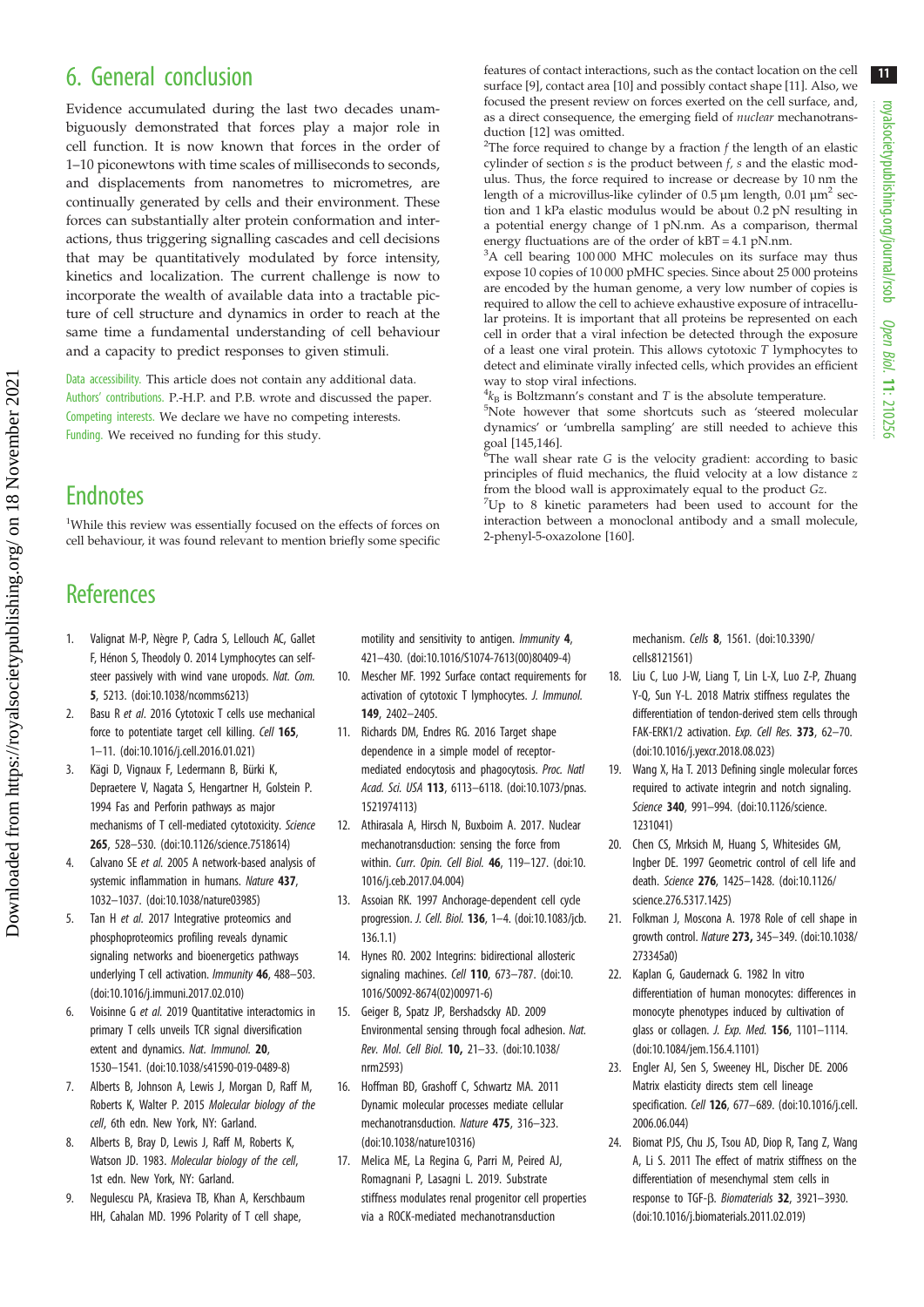royalsocietypublishing.org/journal/rsob royalsocietypublishing.org/journal/rsob Open Biol. 11: 210256

12

- 53. Pierres, A, Benoliel AM, Touchard D, Bongrand P. 2008 How cells tiptoe on adhesive surfaces before sticking. Biophys. J. 94, 4114–4122. ([doi:10.1529/](http://dx.doi.org/10.1529/biophysj.107.125278) 54. Pierres A, Monnet-Corti V, Benoliel AM, Bongrand P. 2009 Do membrane undulations help cells probe the world ? Trends Cell Biol. 19, 428–433. [\(doi:10.](http://dx.doi.org/10.1016/j.tcb.2009.05.009) 55. Majstoravich S, Zhang J, Nicholson-Dykstra S, Linder S, Friedrich W, Siminovitch KA, Higgs HN. 2004 Lymphocyte microvilli are dynamic, actin-dependent structures that do not require Wiskott-Aldrich syndrome protein (WASp) for their morphology. Blood 104, 1396–1403. [\(doi:10.1182/blood-2004-](http://dx.doi.org/10.1182/blood-2004-02-0437)
- [02-0437](http://dx.doi.org/10.1182/blood-2004-02-0437)) 56. Bentley D, Toroian-Raymond A. 1986 Disoriented pathfinding by pioneer neurone growth cones deprived of filopodia by cytochalasin treatment. Nature 323, 712–715. [\(doi:10.1038/](http://dx.doi.org/10.1038/323712a0) [323712a0](http://dx.doi.org/10.1038/323712a0))

[biophysj.107.125278](http://dx.doi.org/10.1529/biophysj.107.125278))

[1016/j.tcb.2009.05.009\)](http://dx.doi.org/10.1016/j.tcb.2009.05.009)

- 57. Ridley AJ. 2011 Life at the leading edge. Cell 145, 1012–1022. [\(doi:10.1016/j.cell.2011.06.010\)](http://dx.doi.org/10.1016/j.cell.2011.06.010)
- 58. Johnson HE, Haugh JM. 2016 Are filopodia privileged signaling structures in migrating cells? Biophys. J. 111, 1827–1830. ([doi:10.1016/j.bpj.](http://dx.doi.org/10.1016/j.bpj.2016.09.022) [2016.09.022](http://dx.doi.org/10.1016/j.bpj.2016.09.022))
- 59. Jung Y, Riven I, Feigelson SW, Kartvelishvily E, Tohya K, Miyasaka M, Alon R, Haran G. 2016 Threedimensional localization of T-cell receptors in relation to microvilli using a combination of supperresolution microscopies. Proc. Natl Acad. Sci. USA 113, E5916–E5924. ([doi:10.1073/pnas.](http://dx.doi.org/10.1073/pnas.1605399113) [1605399113](http://dx.doi.org/10.1073/pnas.1605399113))
- 60. Cai E et al. 2017 Visualizing dynamic microvillar search and stabilization during ligand detection by T cells. Science 356, aa3118. [\(doi:10.1126/science.](http://dx.doi.org/10.1126/science.aal3118) [aal3118](http://dx.doi.org/10.1126/science.aal3118))
- 61. Brodovitch A, Limozin L, Bongrand P, Pierres A. 2015 Use of TIRF to monitor T-lymphocyte membrane dynamics with submicrometer and subsecond resolution. Cell. Mol. Bioena. 8, 178-186. ([doi:10.1007/s12195-014-0361-8](http://dx.doi.org/10.1007/s12195-014-0361-8))
- 62. Bohnet S, Ananthakrishnan R, Mogilner A, Meister J-J, Verkhovsky AB. 2006 Weak forces stalls protrusion at the leading edge of the lamellipodium. Biophys. J. 90, 1810–1820. [\(doi:10.](http://dx.doi.org/10.1529/biophysj.105.064600) [1529/biophysj.105.064600](http://dx.doi.org/10.1529/biophysj.105.064600))
- 63. Cojoc D, Difato F, Ferrari E, Shahapure RB, Laishram J, Righi M, di Fabrizio EM, Torre V. 2012 Properties of the force exerted by filopodia and lamellipodia and the involvement of cytoskeletal components. PLoS ONE 2, e1072. ([doi:10.1371/](http://dx.doi.org/10.1371/journal.pone.0001072) [journal.pone.0001072\)](http://dx.doi.org/10.1371/journal.pone.0001072)
- 64. Romero S, Quatela A, Bornschlög T, Guadagnini S, Bassereau P, Tran Van Nhieu G. 2012 Filopodium retraction is controlled by adhesion to its tip. J. Cell Sci. **125**, 4999-5004. (doi:10.1242/ics.104778)
- 65. Kress H, Stelzer EHK, Holzer D, Buss F, Griffiths G, Rohrbach A. 2007 Filopodia act as phagocytic tentacles and pull with discrete steps and a load-dependent velocity. Proc. Natl Acad. Sci. USA 104, 11 633–11 638. [\(doi:10.1073/pnas.](http://dx.doi.org/10.1073/pnas.0702449104) [0702449104](http://dx.doi.org/10.1073/pnas.0702449104))
- 25. Olivares-Navarrete R, Lee EM, Smith K, Hyzy SL, Doroudi M, Williams JK, Gall K, Boyan BD, Schwartz Z. 2017 Substrate stiffness controls osteoblastic and chondrocytic differentiation of mesenchymal stem cells without exogenous stimuli. PLoS ONE 12, e0170312. ([doi:10.1371/journal.pone.0170312](http://dx.doi.org/10.1371/journal.pone.0170312))
- 26. Xu J et al. 2017 Effect of matrix stiffness on the proliferation and differentiation of umbilical cord mesenchymal stem cells. Differentiation 96, 30–39. [\(doi:10.1016/j.diff.2017.07.001\)](http://dx.doi.org/10.1016/j.diff.2017.07.001)
- 27. Théry M. 2010 Micropatterning as a tool to decipher cell morphogenesis and functions. J. Cell Sci. 123, 4201–4213. [\(doi:10.1242/jcs.075150\)](http://dx.doi.org/10.1242/jcs.075150)
- 28. Muncie JM, Ayad NME, Lakins JN, Xue X, Fu J, Weaver VM. 2020 Mechanical tension promotes formation of gastrulation-like nodes and patterns mesoderm specification in human embryonic stem cells. Dev. Cell 55, 679–694. [\(doi:10.1016/j.devcel.](http://dx.doi.org/10.1016/j.devcel.2020.10.015) [2020.10.015\)](http://dx.doi.org/10.1016/j.devcel.2020.10.015)
- 29. Carmeliet P, Tessier-Lavigne M. 2005 Common mechanisms of nerve and blood vessel wiring. Nature 436, 193–200. ([doi:10.1038/nature03875\)](http://dx.doi.org/10.1038/nature03875)
- 30. Zigmond SH. 1978 Chemotaxis by polymorphonuclear leukocytes. J. Cell Biol. 77, 269–287. ([doi:10.1083/jcb.77.2.269](http://dx.doi.org/10.1083/jcb.77.2.269))
- 31. Luo X, Seveau de Noray V, Aoun L, Biarnes-Pelicot M, Strale P-O, Studer V, Valignat M-P, Theodoly O. 2020 Lymphocytes perform reverse adhesive haptotaxis mediated by LFA-1 integrins. *J. Cell Sci.* 133, jcs242883. [\(doi:10.1242/jcs.242883](http://dx.doi.org/10.1242/jcs.242883))
- 32. Lo C-M, Wang H-B, Dembo M, Wang Y-L. 2000 Cell movement is guided by the rigidity of the substrate. Biophys. J. 79, 144–152. ([doi:10.1016/S0006-](http://dx.doi.org/10.1016/S0006-3495(00)76279-5) [3495\(00\)76279-5\)](http://dx.doi.org/10.1016/S0006-3495(00)76279-5)
- 33. Ng MR, Besser A, Danuser G, Brugge JS. 2012 Substrate stiffness regulates cadherin-dependent collective migration through myosin-II contractility. J. Cell Biol. 199, 545–563. ([doi:10.1083/jcb.](http://dx.doi.org/10.1083/jcb.201207148) [201207148](http://dx.doi.org/10.1083/jcb.201207148))
- 34. Liu Y-J, Le Berre M, Lautenschlaeger F, Maiuri P, Callan-Jones A, Heuzé M, Takaki T, Voituriez R, Piel M. 2015 Confinement and low adhesion induce fast amoeboid migration of slow mesenchymal cells. Cell 160, 659–672. ([doi:10.](http://dx.doi.org/10.1016/j.cell.2015.01.007) [1016/j.cell.2015.01.007\)](http://dx.doi.org/10.1016/j.cell.2015.01.007)
- 35. Kühn M et al. 2021 Mechanotaxis directs Pseudomonas aeruginosa twitching motility. Proc. Natl Acad. Sci. USA 118, e201759118. ([doi:10.1073/](http://dx.doi.org/10.1073/pnas.2101759118) [pnas.2101759118](http://dx.doi.org/10.1073/pnas.2101759118))
- 36. Bongrand P, Malissen B. 1998 Quantitative aspects of T-cell recognition from within the antigenpresenting cell to within the T cell. *Bioessays* 20, 412–422. ([doi:10.1002/\(SICI\)1521-](http://dx.doi.org/10.1002/(SICI)1521-1878(199805)20:5%3C412::AID-BIES8%3E3.0.CO;2-P) [1878\(199805\)20:5<412::AID-BIES8>3.0.CO;2-P\)](http://dx.doi.org/10.1002/(SICI)1521-1878(199805)20:5%3C412::AID-BIES8%3E3.0.CO;2-P)
- 37. Smith-Garvin JE, Koretzky GA, Jordan MS. 2009 T cell activation. Annu. Rev. Immunol. 27, 591–619. [\(doi:10.1146/annurev.immunol.021908.132706](http://dx.doi.org/10.1146/annurev.immunol.021908.132706))
- 38. Malissen B, Bongrand P. 2015 Early T cell activation: integrating biochemical, structural, and biophysical cues. Annu. Rev. Immunol. 33, 539–561. [\(doi:10.](http://dx.doi.org/10.1146/annurev-immunol-032414-112158) [1146/annurev-immunol-032414-112158\)](http://dx.doi.org/10.1146/annurev-immunol-032414-112158)
- 39. Cahalan MD, Parker I. 2008 Choreography of cell motility and interaction dynamics imaged by two-

photon microscopy in lymphoid organs. Annu. Rev. Immunol. 26, 85–626. [\(doi:10.1146/annurev.](http://dx.doi.org/10.1146/annurev.immunol.24.021605.090620) [immunol.24.021605.090620](http://dx.doi.org/10.1146/annurev.immunol.24.021605.090620))

- 40. Huse M, Klein LO, Girvin AT, Faraj JM, Li Q-J, Kuhns MS, Davis MM. 2007 Spatial and temporal dynamics of T cell receptor signaling with a photoactivatable agonist. Immunity 27, 76–88. [\(doi:10.1016/j.](http://dx.doi.org/10.1016/j.immuni.2007.05.017) [immuni.2007.05.017\)](http://dx.doi.org/10.1016/j.immuni.2007.05.017)
- 41. Brodovitch A, Bongrand P, Pierres A. 2013T lymphocytes sense antigens within seconds and take a decision within one minute. J. Immunol. 191, 2064–2071. [\(doi:10.4049/jimmunol.](http://dx.doi.org/10.4049/jimmunol.1300523) [1300523\)](http://dx.doi.org/10.4049/jimmunol.1300523)
- 42. Bunnell SC, Kapoor V, Trible RP, Zhang W, Samelson LE. 2001 Dynamic actin polymerization drives T cell receptor-induced spreading: a role for the signal transduction adaptor LAT. Immunity 14, 315–329. [\(doi:10.1016/S1074-7613\(01\)00112-1](http://dx.doi.org/10.1016/S1074-7613(01)00112-1))
- 43. Crétel E, Touchard D, Bongrand P, Pierres A. 2011 A new method for rapid detection of T lymphocytes decision to proliferate after encountering activating surfaces. J. Immunol. Methods 364, 33–39. [\(doi:10.](http://dx.doi.org/10.1016/j.jim.2010.10.007) [1016/j.jim.2010.10.007](http://dx.doi.org/10.1016/j.jim.2010.10.007))
- 44. Judokusumo E, Tabdanov E, Kumari S, Dustin ML, Kam LC. 2012 Mechanosensing in T lymphocyte activation. Biophys. J. 102, L05–L07. [\(doi:10.1016/j.](http://dx.doi.org/10.1016/j.bpj.2011.12.011) [bpj.2011.12.011](http://dx.doi.org/10.1016/j.bpj.2011.12.011))
- 45. O'Connor RS, Hao X, Shen K, Bashour K, Akimova T, Hancock WW, Kam LC, Milone MC. 2012 Substrate rigidity regulates human T cell activation and proliferation. J. Immunol. 189, 1330–1339. [\(doi:10.](http://dx.doi.org/10.4049/jimmunol.1102757) [4049/jimmunol.1102757\)](http://dx.doi.org/10.4049/jimmunol.1102757)
- 46. Wahl A, Dinet C, Dillard P, Nassereddine A, Puech P-H, Limozin L, Sengupta K. 2019 Biphasic mechanosensitivity of T cell receptor-mediated spreading of lymphocytes. Proc. Natl Acad. Sci. USA 116, 5908–5913. ([doi:10.1073/pnas.](http://dx.doi.org/10.1073/pnas.1811516116) [1811516116\)](http://dx.doi.org/10.1073/pnas.1811516116)
- 47. Saitakis M, Dogniaux S, Goudot C, Bufi N, Asnacios S, Maurin M, Randriamampita C, Asnacios A, Hivroz C. 2017 Different TCR-induced T lymphocyte responses are potentiated by stiffness with variable sensitivity. eLife 6, e23190. [\(doi:10.7554/eLife.](http://dx.doi.org/10.7554/eLife.23190) [23190\)](http://dx.doi.org/10.7554/eLife.23190)
- 48. Pawson T. 1995 Protein modules and signalling networks. Nature 373, 573–578. [\(doi:10.1038/](http://dx.doi.org/10.1038/373573a0) [373573a0\)](http://dx.doi.org/10.1038/373573a0)
- 49. Brochard F, Lennon JF. 1975 Frequency spectrum of the flicker phenomenon in erythrocytes. J. Physique 36, 1035–1047. ([doi:10.1051/](http://dx.doi.org/10.1051/jphys:0197500360110103500) [jphys:0197500360110103500\)](http://dx.doi.org/10.1051/jphys:0197500360110103500)
- 50. Monzel C, Sengupta K. 2016 Measuring shape fluctuations in biological membranes. *J. Phys. D:* Appl. Phys. 49, 243002. [\(doi:10.1088/0022-3727/](http://dx.doi.org/10.1088/0022-3727/49/24/243002) [49/24/243002\)](http://dx.doi.org/10.1088/0022-3727/49/24/243002)
- 51. Krol AY, Grinfeldt MG, Levin SV, Smilgavichus AD. 1990 Local mechanical oscillations of the cell surface within the range 0.2-30 Hz. Eur. Biophys. J. 19, 93–99. [\(doi:10.1007/BF00185092](http://dx.doi.org/10.1007/BF00185092))
- 52. Zidovska A, Sackmann E. 2006 Brownian motion of nucleated cell envelopes impedes adhesion. Phys. Rev. Lett. 96, 048103. [\(doi:10.1103/PhysRevLett.](http://dx.doi.org/10.1103/PhysRevLett.96.048103) [96.048103\)](http://dx.doi.org/10.1103/PhysRevLett.96.048103)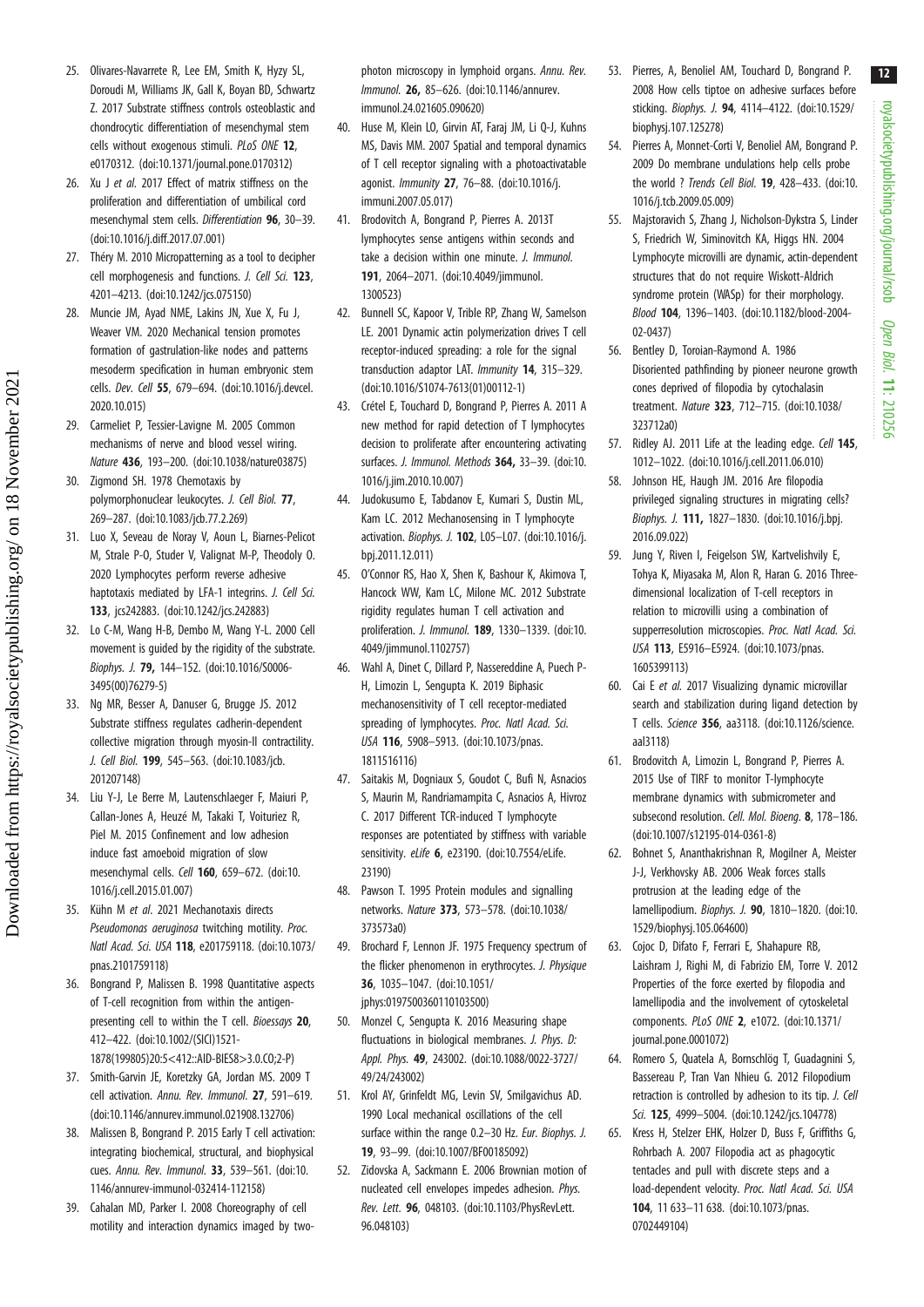- 66. Zucchetti AE, Paillon N, Markova O, Dogniaux S, Hivroz C, Husson J. 2021 Influence of external forces on actin-dependent T cell protrusions during immune synapse formation. Biol. Cell 113, 250–263. ([doi:10.1111/boc.202000133\)](http://dx.doi.org/10.1111/boc.202000133)
- 67. Merkel R, Nassoy P, Leung A, Ritchie K, Evans E. 1999 Energy landscapes of receptor-ligand bonds explored with dynamic force spectroscopy. Nature 397, 50–53. ([doi:10.1038/16219](http://dx.doi.org/10.1038/16219))
- 68. Husson J, Chemin K, Bohineust A, Hivroz C, Henry N 2011 Force generation upon T cell receptor engagement. PLoS ONE 6, e19680. ([doi:10.1371/](http://dx.doi.org/10.1371/journal.pone.0019680) [journal.pone.0019680\)](http://dx.doi.org/10.1371/journal.pone.0019680)
- 69. Liu B, Chen W, Evavold BD, Zhu C. 2014 Accumulation of dynamic catch bonds between TCR and agonist peptide-MHC triggers T cell signaling. Cell 157, 357–368. ([doi:10.1016/j.cell.2014.02.053](http://dx.doi.org/10.1016/j.cell.2014.02.053))
- 70. Bashour KT, Gondarenko A, Chen H, Shen K, Liu X, Huse M, Hone JC, Kam LC. 2014 CD28 and CD3 have complementary roles in T-cell traction forces. Proc. Natl Acad. Sci. USA 111, 2241–2246. ([doi:10.1073/](http://dx.doi.org/10.1073/pnas.1315606111) [pnas.1315606111](http://dx.doi.org/10.1073/pnas.1315606111))
- 71. Sawicka A, Babataheri A, Dogniaux S, Barakat AI, Gonzalez-Rodriguez D, Hivroz C, Husson J. 2017 Micropipette force probe to quantify single-cell force generation: application to T-cell activation. Mol. Biol. Cell 28, 3229–3239. [\(doi:10.1091/mbc.E17-06-0385\)](http://dx.doi.org/10.1091/mbc.E17-06-0385)
- 72. Shahapure R, Difato F, Laio A, Bisson G, Ercolini E, Amin L, Ferrari E, Torre V. 2010 Force generation in lamellipodia is a probabilistic process with fast growth and retraction events. Biophys. J. 98, 979–988. ([doi:10.1016/j.bpj.2009.11.041\)](http://dx.doi.org/10.1016/j.bpj.2009.11.041)
- 73. Inoue A et al. 2019 Illuminating G-protein-coupling selectivity of GPCRs. Cell 177, 1933-1947. [\(doi:10.](http://dx.doi.org/10.1016/j.cell.2019.04.044) [1016/j.cell.2019.04.044\)](http://dx.doi.org/10.1016/j.cell.2019.04.044)
- 74. Boniface JJ et al. 1998 Initiation of signal transduction through the T cell receptor requires the multivalent engagement of peptide/MHC ligands. Immunity 9, 459–466. [\(doi:10.1016/S1074-](http://dx.doi.org/10.1016/S1074-7613(00)80629-9) [7613\(00\)80629-9\)](http://dx.doi.org/10.1016/S1074-7613(00)80629-9)
- 75. Pierres A, Benoliel AM, Zhu C, Bongrand P. 2001 Diffusion of microspheres in shear flow near a wall use to measure binding rates between attached molecules. Biophys. J. 81, 25–42. ([doi:10.1016/](http://dx.doi.org/10.1016/S0006-3495(01)75677-9) [S0006-3495\(01\)75677-9\)](http://dx.doi.org/10.1016/S0006-3495(01)75677-9)
- 76. Horoyan M, Benoliel A-M, Capo C, Bongrand P. 1990 Localization of calcium and microfilament changes in mechanically stressed cells. Cell Biophys. 17, 243–256. ([doi:10.1007/BF02990720](http://dx.doi.org/10.1007/BF02990720))
- 77. Na S, Collin O, Chowdhury F, Tay B, Ouyang M, Wang Y, Wang N. 2008 Rapid signal transduction in living cell is a unique feature of mechanotransduction. Proc. Natl Acad. Sci. USA 105, 6626–6631. [\(doi:10.1073/pnas.0711704105](http://dx.doi.org/10.1073/pnas.0711704105))
- 78. Kim ST, Takeuchi K, Sun Z-YJ, Touma M, Castro CE, Fahmy A, Lang MJ, Wagner G, Rienherz EL. 2009 The ab T cell receptor is an anisotropic mechanosensor. J. Biol. Chem. 284, 31 028–31 037. [\(doi:10.1074/jbc.M109.052712\)](http://dx.doi.org/10.1074/jbc.M109.052712)
- 79. Li Y-C, Chen B-M, Wu P-C, Cheng T-L, Kao L-S, Tao M-H, Lieber A, Roffler SR. 2010 Cutting edge: mechanical forces acting on T cells immobilized via the TCR complex can trigger TCR signaling.

J. Immunol. 184, 5959–5963. ([doi:10.4049/](http://dx.doi.org/10.4049/jimmunol.0900775) [jimmunol.0900775\)](http://dx.doi.org/10.4049/jimmunol.0900775)

- 80. Del Rio A, Perez-Jimenez R, Liu R, Roca-Cusachs P, Fernandez JM, Sheetz MP. 2009 Stretching single talin rod molecules activates vinculin binding. Science 323, 638-641. ([doi:10.1126/science.](http://dx.doi.org/10.1126/science.1162912) [1162912\)](http://dx.doi.org/10.1126/science.1162912)
- 81. Tapia-Rojo R, Alonso-Caballero A, Fernandez JM. 2020 Taling folding as the tuning fork of cellular mechanotransduction. Proc. Natl Acad. Sci. USA 117, 21 346–21 353. ([doi:10.1073/pnas.2004091117](http://dx.doi.org/10.1073/pnas.2004091117))
- 82. Brazin KN et al. 2018 The T cell antigen receptor a transmembrane domaine coordinates triggering regulation of bilayer immersion and CD3 subunit associations. Immunity 49, 829–841. [\(doi:10.1016/j.](http://dx.doi.org/10.1016/j.immuni.2018.09.007) [immuni.2018.09.007\)](http://dx.doi.org/10.1016/j.immuni.2018.09.007)
- 83. Sawada Y, Sheetz MP. 2002 Force transduction by triton cytoskeletons. J. Cell Biol. 156, 609–615. [\(doi:10.1083/jcb.200110068\)](http://dx.doi.org/10.1083/jcb.200110068)
- 84. Kuo J-C, Han X, Hsiao C-T, Yates III JR, Waterman CM. 2011 Analysis of the muosin-II-responsive focal adhesion proteome reveals a role for b-pix in negative regulation of focal adhesion maturation. Nat. Cell Biol. 13, 383–393. ([doi:10.1038/ncb2216\)](http://dx.doi.org/10.1038/ncb2216)
- 85. Wolfenson H, Bershadsky A, Henis YI, Geiger B. 2011 Actomyosin-generated tension controls the molecular kinetics of focal adhesion. *J. Cell Sci.* 124. 1425–1432. [\(doi:10.1242/jcs.077388\)](http://dx.doi.org/10.1242/jcs.077388)
- 86. Chalfie M. 2009 Neurosensory mechanotransduction. Nature Rev. Mol. Cell Biol. 10, 44–52. [\(doi:10.1038/](http://dx.doi.org/10.1038/nrm2595) [nrm2595\)](http://dx.doi.org/10.1038/nrm2595)
- 87. Berrier C, Pozza A, de Lacroix de Lavalette A, Chardonnet S, Mesneau A, Jaxel C, le Maire M, Ghazi A. 2013 The purified mechanosensitive channel TREK-1 is directly sensitive to membrane tension. J. Biol. Chem. 288, 27 307–27 314. [\(doi:10.](http://dx.doi.org/10.1074/jbc.M113.478321) [1074/jbc.M113.478321\)](http://dx.doi.org/10.1074/jbc.M113.478321)
- 88. Douguet D, Honoré E. 2019 Mammalian mechanoelectrical transduction: structure and function of force-gated ion channels. Cell 179. 340–354. ([doi:10.1016/j.cell.2019.08.049](http://dx.doi.org/10.1016/j.cell.2019.08.049))
- 89. Pardo-Pastor C et al. 2018 Piezo2 channel regulates RhoA and actin cytoskeleton to promote cell mechanobiological responses. Proc. Natl Acad. Sci. USA 115, 1925–1930. ([doi:10.1073/pnas.](http://dx.doi.org/10.1073/pnas.1718177115) [1718177115\)](http://dx.doi.org/10.1073/pnas.1718177115)
- 90. Srivasta N, Traynor D, Piel M, Kabla AJ, Kay RR. 2020 Pressure sensing through piezo channels controls whether cells migrate with blebs or pseudopods. Proc. Natl Acad. Sci. USA 117, 2506–2512. ([doi:10.1073/pnas.](http://dx.doi.org/10.1073/pnas.1905730117) [1905730117\)](http://dx.doi.org/10.1073/pnas.1905730117)
- 91. Liu CSC, Ganguly D. 2019 Mechanical cues for T cell activation: role of piezo1 mechanosensors. Crit. Rev. Immunol. 39, 15–38. ([doi:10.1615/CritRevImmunol.](http://dx.doi.org/10.1615/CritRevImmunol.2019029595) [2019029595\)](http://dx.doi.org/10.1615/CritRevImmunol.2019029595)
- 92. Bell GI, Dembo M, Bongrand P. 1984 Competition between nonspecific repulsion and specific bonding. Biophys. J. 45, 1051–1064. ([doi:10.1016/S0006-](http://dx.doi.org/10.1016/S0006-3495(84)84252-6) [3495\(84\)84252-6](http://dx.doi.org/10.1016/S0006-3495(84)84252-6))
- 93. Tsan M-F, Berlin RD. 1971 Effect of phagocytosis on membrane transport of nonelectrolytes. J. Exp. Med. 134, 1016–1025. [\(doi:10.1084/jem.134.4.1016](http://dx.doi.org/10.1084/jem.134.4.1016))
- 94. McCloskey MA, Poo MM. 1986 Contact-induced redistribution of specific membrane components: local accumulation and development of adhesion. J. Cell Biol. 102, 2185–2196. ([doi:10.1083/jcb.102.6.](http://dx.doi.org/10.1083/jcb.102.6.2185) [2185](http://dx.doi.org/10.1083/jcb.102.6.2185))
- 95. Andre P, Benoliel A-M, Capo C, Foa C, Buferne M, Boyer C, Schmitt-Verhulst A-M, Bongrand P. 1990 Use of conjugates made between a cytolytic T cell clone and target cells to study the redistribution of membrane molecules in contact areas. J. Cell Sci. 97, 335–347. [\(doi:10.1242/](http://dx.doi.org/10.1242/jcs.97.2.335) [jcs.97.2.335\)](http://dx.doi.org/10.1242/jcs.97.2.335)
- 96. Soler M, Merant C, Servant C, Fraterno M, Allasia C, Lissitzky JC, Bongrand P, Foa C. 1997 Leukosialin (CD43) behavior during adhesion of human monocytic THP-1 cells to red blood cells. J. Leukocyte Biol. 61, 609–618. [\(doi:10.1002/jlb.](http://dx.doi.org/10.1002/jlb.61.5.609) [61.5.609](http://dx.doi.org/10.1002/jlb.61.5.609))
- 97. Leupin O, Zaru R, Laroche T, Müller S, Valitutti S. 2000 Exclusion of CD45 from the T-cell receptor signaling area in antigen-stimulated T lymphocytes. Curr. Biol. 10, 277–290. ([doi:10.1016/S0960-](http://dx.doi.org/10.1016/S0960-9822(00)00362-6) [9822\(00\)00362-6](http://dx.doi.org/10.1016/S0960-9822(00)00362-6))
- 98. James JR, Vale RD. 2012 Biophysical mechanism of T-cell receptor triggering in a reconstituted system. Nature 487, 64–69. ([doi:10.1038/nature11220\)](http://dx.doi.org/10.1038/nature11220)
- 99. Chang VT et al. 2019 Initiation of T cell signaling by CD45 segregation at 'close contacts'. Nat. Immunol. 17, 574–582. ([doi:10.1038/ni.3392\)](http://dx.doi.org/10.1038/ni.3392)
- 100. Razvag Y, Neve-Oz Y, Sajman J, Yakovian O, Reches M, Sherman E. 2019 T-cell activation through isolated tight contacts. Cell Rep. 29, 3506–3521. ([doi:10.1016/j.celrep.2019.11.022\)](http://dx.doi.org/10.1016/j.celrep.2019.11.022)
- 101. Davis SJ, van der Merwe PA. 2006 The kineticsegregation model: TCR triggering and beyond. Nat. Immunol. 7, 803–809. ([doi:10.1038/ni1369\)](http://dx.doi.org/10.1038/ni1369)
- 102. Burroughs NJ, Lazic Z, van der Merwe PA. 2006 Ligand detection and discrimination by spatial relocalization: a kinase-phosphatase segregation model of TCR activation. Biophys. J. **14**, 315–329. ([doi:10.1529/biophysj.105.080044](http://dx.doi.org/10.1529/biophysj.105.080044))
- 103. Milstein O et al. 2008 Nanoscale increases in CD2- CD48-mediated intermembrane spacing decrease adhesion and reorganize the immunological synapse. *J. Biol. Chem.* **283**, 34 414-34 422. ([doi:10.1074/jbc.M804756200\)](http://dx.doi.org/10.1074/jbc.M804756200)
- 104. Bakalar MH, Joffe AM, Schmid EM, Son S, Podolski M, Fletcher DA. 2018 Size-dependent segregation controls macrophage phagocytosis of antibodyopsonized targets. Cell 174, 131–142. [\(doi:10.1016/](http://dx.doi.org/10.1016/j.cell.2018.05.059) [j.cell.2018.05.059\)](http://dx.doi.org/10.1016/j.cell.2018.05.059)
- 105. Delon J, Kaibuchi K, Germain RN. 2001 Exclusion of CD43 from the immunological synapse is mediated by phosphorylation-regulated relocation of the cytoskeletal adaptor moesin. Immunity 15, 691–701. [\(doi:10.1016/S1074-7613\(01\)](http://dx.doi.org/10.1016/S1074-7613(01)00231-X) [00231-X](http://dx.doi.org/10.1016/S1074-7613(01)00231-X))
- 106. Jung Y, Wen L, Altman A, Ley K. 2021 CD45 preexclusion from the tips of T cell microvilli prior to antigen recognition. Nat. Com. 12, 3872. ([doi:10.](http://dx.doi.org/10.1038/s41467-021-23792-8) [1038/s41467-021-23792-8\)](http://dx.doi.org/10.1038/s41467-021-23792-8)
- 107. Maheshwari G, Brown G, Lauffenburger DA, Wells A, Griffith LG. 2000 Cell adhesion and motility depend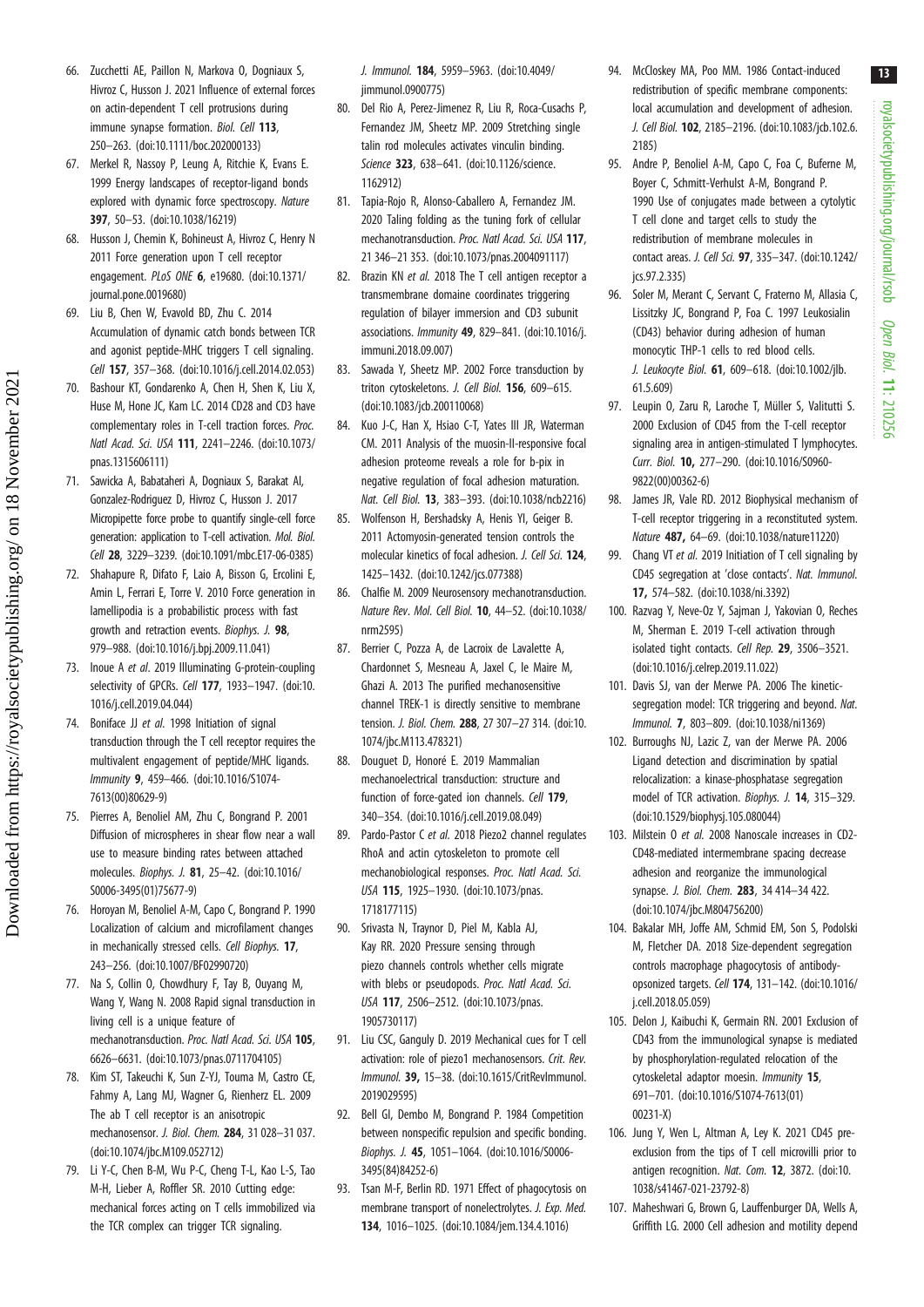on nanoscale RGD clustering. J. Cell Sci. 113, 1677–1686. [\(doi:10.1242/jcs.113.10.1677](http://dx.doi.org/10.1242/jcs.113.10.1677))

- 108. Ingber DE et al. 1990 Fibronectin controls capillary endothelial cell growth by modulating cell shape. Proc. Natl Acad. Sci. USA 87, 3579–3583. ([doi:10.](http://dx.doi.org/10.1073/pnas.87.9.3579) [1073/pnas.87.9.3579\)](http://dx.doi.org/10.1073/pnas.87.9.3579)
- 109. Wei X, Tromberg BJ, Cahalan MD. 1999 Mapping the sensitivity of T cells with a optical trap: polarity and minimal number of receptors for  $Ca^{2+}$ signaling. Proc. Natl Acad. Sci. USA 96, 8471-8476. [\(doi:10.1073/pnas.96.15.8471\)](http://dx.doi.org/10.1073/pnas.96.15.8471)
- 110. Meyers J, Craig J, Odde DJ. 2006 Potential for control of signaling pathways via cell size and shape. Curr. Biol. 16, 1685-1693. [\(doi:10.1016/j.](http://dx.doi.org/10.1016/j.cub.2006.07.056) [cub.2006.07.056](http://dx.doi.org/10.1016/j.cub.2006.07.056))
- 111. Haugh JM. 2007 Membrane-binding/modification model of signaling protein activation and analysis of its control by cell morphology. Biophys. J. 92, PL93–L95. ([doi:10.1529/biophysj.107.105213\)](http://dx.doi.org/10.1529/biophysj.107.105213)
- 112. Neves SR et al. 2008 Cell shape and negative links in regulatory motifs together control spatial information flow in signaling networks. Cell 133, 666–680. ([doi:10.1016/j.cell.2008.04.025](http://dx.doi.org/10.1016/j.cell.2008.04.025))
- 113. Sims TN et al. 2007 Opposing effects of PKCt and Wasp on symmetry breaking and relocation of the immunological synapse. Cell 129, 773-785. ([doi:10.](http://dx.doi.org/10.1016/j.cell.2007.03.037) [1016/j.cell.2007.03.037\)](http://dx.doi.org/10.1016/j.cell.2007.03.037)
- 114. Yakubenko VP, Lishko VK, Lam SCT, Ugarova TP. 2002 A molecular basis for integrin  $\alpha_{\text{M}}$ B<sub>2</sub> ligand binding promiscuity. J. Biol. Chem. 277, 483 635–448 642. ([doi:10.1074/jbc.M208877200](http://dx.doi.org/10.1074/jbc.M208877200))
- 115. Deneke VE, Di Talia S. 2018 Chemical waves in cell and developmental biology. J. Cell Biol. 217, 1193–1204. [\(doi:10.1083/jcb.201701158\)](http://dx.doi.org/10.1083/jcb.201701158)

Downloaded from https://royalsocietypublishing.org/ on 18 November 2021

Downloaded from https://royalsocietypublishing.org/ on 18 November 2021

- 116. Sykulev Y, Joo M, Vturina I, Tsomides TJ, Eisen HN. 1996 Evidence that a single peptide-mhc complex on a target cell can elicit a cytolytic T cell response. Immunity 4, 565–571. [\(doi:10.1016/S1074-](http://dx.doi.org/10.1016/S1074-7613(00)80483-5) [7613\(00\)80483-5\)](http://dx.doi.org/10.1016/S1074-7613(00)80483-5)
- 117. Rudolph MG, Stanfield RL, Wilson IA. 2006 How TCRs bind MHCs, peptides, and coreceptors. Annu. Rev. Immunol. 24, 419–466. ([doi:10.1146/annurev.](http://dx.doi.org/10.1146/annurev.immunol.23.021704.115658) [immunol.23.021704.115658](http://dx.doi.org/10.1146/annurev.immunol.23.021704.115658))
- 118. Mariuzza RA, Agnihotri P, Orban J. 2020 The structural basis of T-cell receptor (TCR) activation: an enduring enigma. J. Biol. Chem. 295, 914–925. [\(doi:10.1074/jbc.REV119.009411\)](http://dx.doi.org/10.1074/jbc.REV119.009411)
- 119. Matsui K, Boniface JJ, Steffner P, Reay PA, Davis MM. 1994 Kinetics of T-cell receptor binding to peptide/I-E k complexes: correlation of the dissociation rate with T-cell responsiveness. Proc. Natl Acad. Sci. USA 91, 12 862–12 866. [\(doi:10.](http://dx.doi.org/10.1073/pnas.91.26.12862) [1073/pnas.91.26.12862](http://dx.doi.org/10.1073/pnas.91.26.12862))
- 120. Alam SM, Travers PJ, Wung JL, Nasholds W, Redpath S, Jameson SC, Gascoigne NRJ. 1996 T-cellreceptor affinity and thymocytes positive selection. Nature 381, 616–620. ([doi:10.1038/381616a0\)](http://dx.doi.org/10.1038/381616a0)
- 121. Lyons DS, Lieberman SA, Hampl J, Boniface JJ, Chien Y-H, Berg LJ, Davis MM. 1996 A TCR binds to antagonist ligands with lower affinities and faster dissociation rates than to agonists. Immunity 5, 53–61. [\(doi:10.1016/S1074-7613\(00\)80309-X](http://dx.doi.org/10.1016/S1074-7613(00)80309-X))
- 122. Aleksic M, Dushek O, Zhang H, Shenderov E, Chen J-L, Cerundolo V, Coombs V, Coombs D, van der Merwe PA. 2010 Dependence of T cell antigen recognition on T cell receptor-peptide MHC confinement time. Immunity 32, 163–174. [\(doi:10.](http://dx.doi.org/10.1016/j.immuni.2009.11.013) [1016/j.immuni.2009.11.013\)](http://dx.doi.org/10.1016/j.immuni.2009.11.013)
- 123. Gee MH, Sibener LV, Birnbaum ME, Jude KM, Yang X, Fernandes RA, Mendoza JL, Glassman CR, Garcia KC. 2018 Stress-testing the relationship between T cell receptor/peptide-MHC affinity and crossreactivity using peptide velcro. Proc. Natl Acad. Sci. USA 115, E7369–E7378. [\(doi:10.1073/pnas.](http://dx.doi.org/10.1073/pnas.1802746115) [1802746115\)](http://dx.doi.org/10.1073/pnas.1802746115)
- 124. Rosette C, Werlen G, Daniels MA, Holman PO, Alam SM, Travers PJ, Gascoigne NRJ, Palmer E, Jameson SC. 2001 The impact of duration versus extent of TCR occupancy on T cell activation: a revision of the kinetic proofreading model. Immunity 15, 59–70. [\(doi:10.1016/S1074-7613\(01\)00173-X](http://dx.doi.org/10.1016/S1074-7613(01)00173-X))
- 125. Mckeithan TW. 2005 Kinetic proofreading in T-cell receptor signal transduction. Proc. Natl Acad. Sci. USA 92, 5042–5046. [\(doi:10.1073/pnas.92.11.5042\)](http://dx.doi.org/10.1073/pnas.92.11.5042)
- 126. He H-H, Bongrand P. 2012 Membrane dynamics shape TCR-generated signaling. Front. Immunol. 3, 90. ([doi:10.3389/fimmu.2012.00090](http://dx.doi.org/10.3389/fimmu.2012.00090))
- 127. Robert P, Aleksic M, Dushek O, Cerundolo V, Bongrand P, van der Merwe A. 2012 Kinetics and mechanics of 2D interactions between T cell receptors and different activating ligands. Biophys. J. 102, 248–257. [\(doi:10.1016/j.bpj.2011.11.4018\)](http://dx.doi.org/10.1016/j.bpj.2011.11.4018)
- 128. Sibener LV et al. 2018 Isolation of a structural mechanism for uncoupling T cell receptor signaling from peptide-MHC binding. Cell 174, 672-687. [\(doi:10.1016/j.cell.2018.06.017\)](http://dx.doi.org/10.1016/j.cell.2018.06.017)
- 129. Limozin L, Bridge M, Bongrand P, Dushek O, van der Merwe PA, Robert P. 2019 TCR-pMHC kinetics under force in a cell-free system show no intrinsic catch bond, but a minimal encounter duration before binding. Proc. Natl Acad. Sci. USA 116, 16 943–16 948. ([doi:10.1073/pnas.1902141116](http://dx.doi.org/10.1073/pnas.1902141116))
- 130. Klotzsch E, Schütz GJ. 2013 Improved ligand discrimination by force-induced unbinding of the T cell receptor from peptide-MHC. Biophys. J. 104, 1670–1675. ([doi:10.1016/j.bpj.](http://dx.doi.org/10.1016/j.bpj.2013.03.023) [2013.03.023\)](http://dx.doi.org/10.1016/j.bpj.2013.03.023)
- 131. Hwang W, Mallis RJ, Lang MJ, Reinherz EL. 2020 The  $\alpha$ *B*TCR mechanosensor exploits dynamic ectodomain allostery to optimize its ligand recognition site. Proc. Natl Acad. Sci. USA 117, 21 336–21 345. ([doi:10.1073/pnas.2005899117](http://dx.doi.org/10.1073/pnas.2005899117))
- 132. Kumari A et al. 2019 Actomyosin-driven force patterning controls endocytosis at the immune synapse. Nat. Com. 10, 2870. ([doi:10.1038/s41467-](http://dx.doi.org/10.1038/s41467-019-10751-7) [019-10751-7](http://dx.doi.org/10.1038/s41467-019-10751-7))
- 133. Natkanski E, Lee W-Y, Mistry B, Casal A, Molloy JE, Tolar P. 2013 B cells use mechanical energy to discriminate antigen affinities. Science 340, 1587–1590. [\(doi:10.1126/science.1237572](http://dx.doi.org/10.1126/science.1237572))
- 134. Spillane KM, Tolar P. 2017 B cell antigen extraction is regulated by physical properties of antigenpresenting cells. J. Cell Biol. 216, 217–230. [\(doi:10.](http://dx.doi.org/10.1083/jcb.201607064) [1083/jcb.201607064\)](http://dx.doi.org/10.1083/jcb.201607064)
- 135. Bongrand P. 1999 Ligand-receptor interactions. Reports Prog. Phys. 62, 921–968. [\(doi:10.1088/](http://dx.doi.org/10.1088/0034-4885/62/6/202) [0034-4885/62/6/202\)](http://dx.doi.org/10.1088/0034-4885/62/6/202)
- 136. Pierres A, Benoliel AM, Bongrand P. 1995 Measuring the lifetime of bonds made between surface-linked molecules. J. Biol. Chem. 270, 26 586–26 592. ([doi:10.1074/jbc.270.44.26586](http://dx.doi.org/10.1074/jbc.270.44.26586))
- 137. Pierres A, Prakasam A, Touchard D, Benoliel AM, Bongrand P, Leckband D. 2007 Dissecting subsecond cadherin bound states reveals an efficient way for cells to achieve ultrafast probing of their environment. FEBS Lett. 581, 1841–1846. [\(doi:10.](http://dx.doi.org/10.1016/j.febslet.2007.03.077) [1016/j.febslet.2007.03.077\)](http://dx.doi.org/10.1016/j.febslet.2007.03.077)
- 138. Shamri R et al. 2005 Lymphocyte arrest requires instantaneous induction of an extended LFA-1 conformation mediated by endothelium-bound chemokines. Nature Immunol. 6, 497–506. [\(doi:10.](http://dx.doi.org/10.1038/ni1194) [1038/ni1194](http://dx.doi.org/10.1038/ni1194))
- 139. Mitrossilis D, Fouchard J, Pereira D, Postic F, Richert A, Saint-Jean M, Asnacios A. 2010 Real-time singlecell response to stiffness. Proc. Natl Acad. Sci. USA 107, 16 518–16 523. [\(doi:10.1073/pnas.](http://dx.doi.org/10.1073/pnas.1007940107) [1007940107](http://dx.doi.org/10.1073/pnas.1007940107))
- 140. Berridge MJ. 1997 The AM and FM of calcium signalling. Nature 386, 759–760. ([doi:10.1038/](http://dx.doi.org/10.1038/386759a0) [386759a0](http://dx.doi.org/10.1038/386759a0))
- 141. Dolmetsch RE, Lewis RS, Goodnow CC, Healy JI. 1997 Differential activation of transcription factors induced by  $Ca^{2+}$  response amplitude and duration. Nature 386, 855–858. ([doi:10.1038/](http://dx.doi.org/10.1038/386855a0) [386855a0](http://dx.doi.org/10.1038/386855a0))
- 142. Dustin MJ, Bromley SK, Kan Z, Peterson DA, Unanue ER. 1997 Antigen receptor engagement delivers a stop signal to migrating T lymphocytes. Proc. Natl Acad. Sci. USA 94, 3909–3913. ([doi:10.1073/pnas.](http://dx.doi.org/10.1073/pnas.94.8.3909) [94.8.3909\)](http://dx.doi.org/10.1073/pnas.94.8.3909)
- 143. Forgacs G, Yook SH, Janmey PA, Jeong H, Burd CG. 2004 Role of the cytoskeleton in signaling networks. J. Cell Sci. 117, 2769–2775. [\(doi:10.1242/](http://dx.doi.org/10.1242/jcs.01122) [jcs.01122](http://dx.doi.org/10.1242/jcs.01122))
- 144. Nature. 2000 Can biological phenomena be understood by humans? Nature 403, 345. ([doi:10.](http://dx.doi.org/10.1038/35000353) [1038/35000353\)](http://dx.doi.org/10.1038/35000353)
- 145. Service RF. 2020 The game has changed: AI triumphs at protein folding. Science 370, 1144–1145. [\(doi:10.1126/science.370.6521.1144](http://dx.doi.org/10.1126/science.370.6521.1144))
- 146. Mykuliak VV, Sikora M, Booth JJ, Cieplak M, Shalashilin DV, Hytönen VP. 2020 Mechanical unfolding of proteins—a comparative nonequilibrium molecular dynamics study. Biophys. J. 119, 939–949. [\(doi:10.1016/j.bpj.2020.07.030](http://dx.doi.org/10.1016/j.bpj.2020.07.030))
- 147. Loew LM, Schaff JC. 2001 The virtual cell: a software environment for computational cell biology. Trends Biotechnol. 19, 401–406. [\(doi:10.](http://dx.doi.org/10.1016/S0167-7799(01)01740-1) [1016/S0167-7799\(01\)01740-1](http://dx.doi.org/10.1016/S0167-7799(01)01740-1))
- 148. Netz RR, Eaton WA. 2021 Estimating computational limits on theoretical descriptions of biological cells. Proc. Natl Acad. Sci. USA 118, e2022753118. ([doi:10.1073/pnas.2022753118\)](http://dx.doi.org/10.1073/pnas.2022753118)
- 149. Fleetwood O, Kasimova MA, Westerlund AM, Delemotte L. 2020 Molecular insights from conformational ensembles via machine learning.